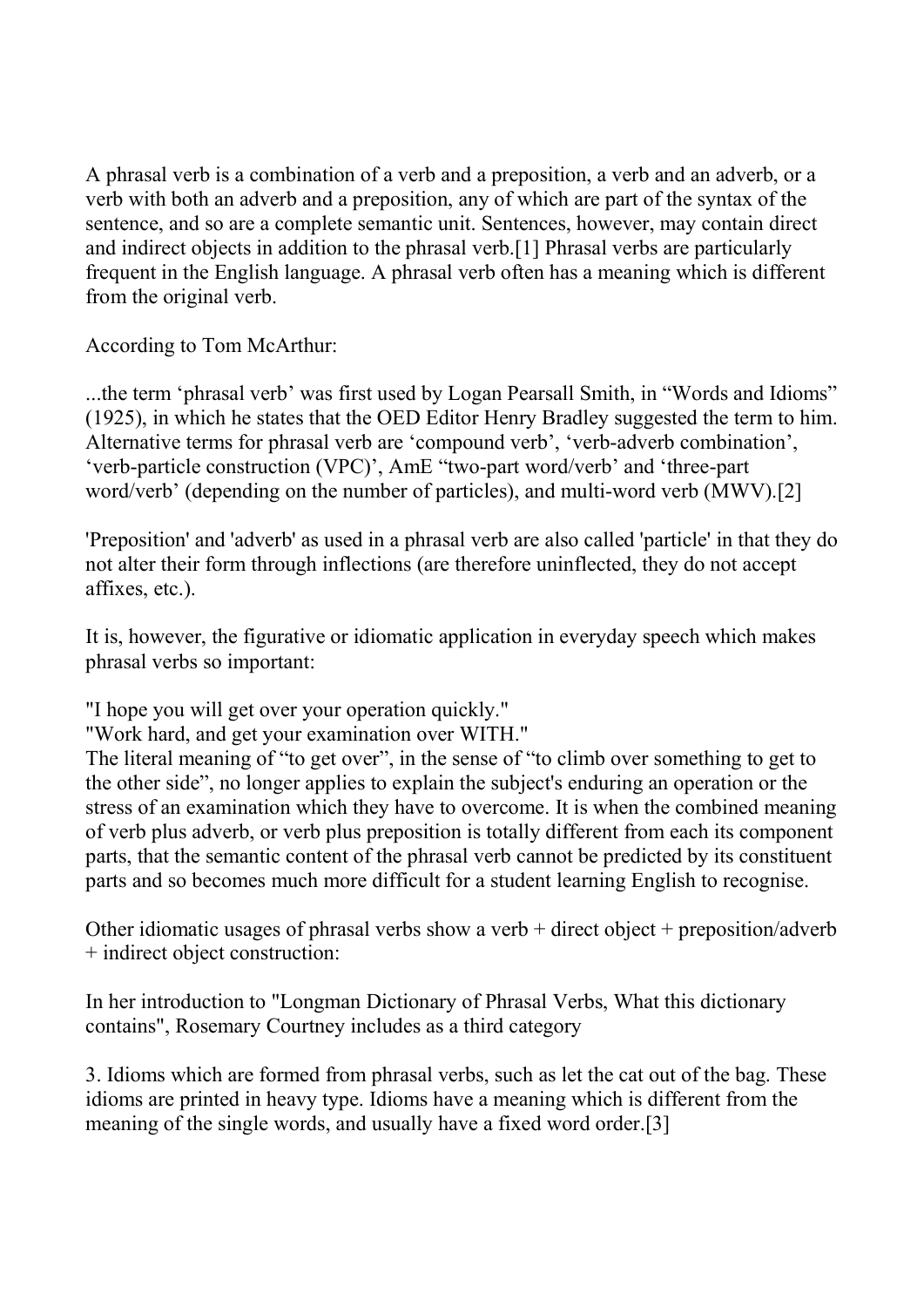Courtney then cites among many other examples in the dictionary such phrases as "to add insult to injury", "to add fuel to the flames", "to leave someone in the lurch", "to scare someone out of their wits", etc.

"To get over an examination" is not the correct application of the phrasal verb "to get over." The author wants to imply, "to finish," the phrasal verb in this case is "to get over with." To get over the examination means put it in your emotional past.

Phrasal Verb Definition Example

account for. To explain ache for. Want something or someone a lot act on. To take action because of something like information received act out. Perform something with actions and gestures. Express an emotion in your behaviour act up. Behave badly or strangely act up behave or function improperly I think I need to take my car to the mechanic because it's acting up again. add on. Include in a calculation add up. To make a mathematical total. Be a satisfactory explanantion for something add up. to Have a certain result add up  $+$  calculate a sum I added up the receipts and it totaled \$ 279.57. add up to  $+$  equal an amount The total expenses added up to \$ 8645,766. add up make sense Her story doesn't add up. I think she is lying. aim at. To target allow for. Include something in a plan or calculation angle for. Try to get something indirectly, by hinting or suggesting answer back. To reply rudely to someone in authority answer for. Be held responsible for a problem. Speak on behalf of someone or from knowing them argue out. Argue about a problem to find a solution ask after. Enquire about someone's health, how life is going ask around. Ask a number of people for information of help. Invite someone ask for. To provoke a negative reaction. Request to have or be given ask in. To invite somebody into your house ask out. To invite someone for a date ask out + invite on a date I can't believe that Joe finally asked me out on a date! ask over. Invite ask over + invite to one's home Why don't we ask the Johnsons over for dinner? ask round. Invite someone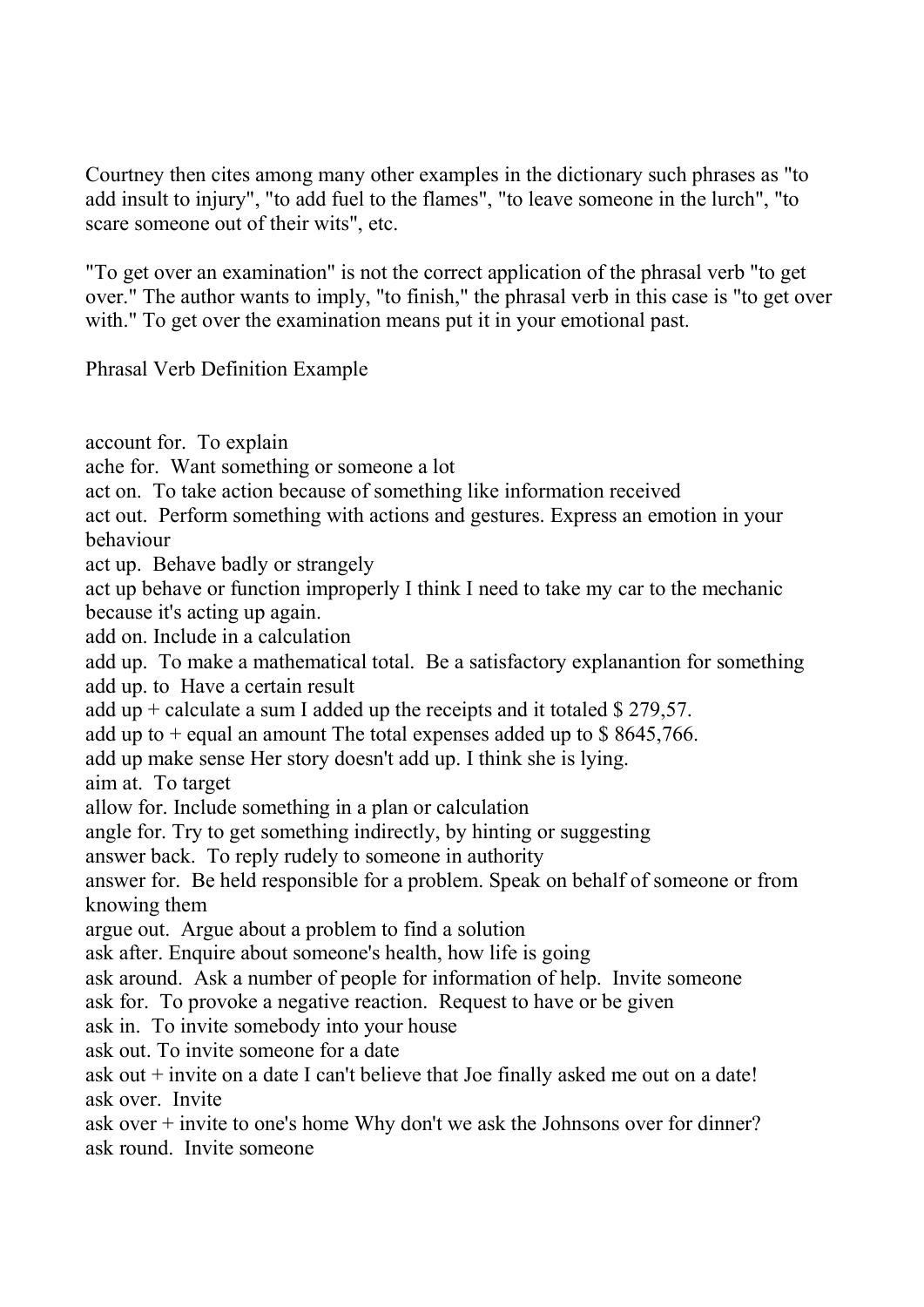auction off. Sell something in an auction

back down stop defending your opinion in a debate Jane never backs down. She always wins arguments.

back out not keep (a promise, agreement,deal) Sam backed out at the last second.

back out of + not keep (a promise, agreement, deal) Sam backed out of the agreement at the last second.

back up  $+$  give support You need examples to back up your opinion.

back up move backwards, reverse Could you back up a little so I can open this drawer. back up Make a copy of computer data

ball up Confuse or make things complicated Roll or form into a round shape

bawl out criticize, reprimand (inf.) She bawled him out for arriving late.

bash about Mistreat physically

bash in Break, damage or injure by hitting

bash out Write something quickly without much preparation

bash up Break, damage or hurt by hitting

be after Try to find or get

be along Arrive

be away Be elsewhere; on holiday, etc.

be cut out for Be suitable, have the necessary qualities

be cut up Be upset

be down Be depressed. Be reduced or less

be down on Have negative feelings toward someone

be down with Be ill

be fed up Be bored, upset or sick of something

be in Be at home or at work. Be submitted, arrive

be in on. Be involved in

be not on. Be unacceptable

be off. Be bad (of food). Depart, leave

be on. Be functioning (of machines). Take place. Take medication or drugs, especially

when they affect the person badly. Be at the top of one's game, performing very well

be on about. Mean, try to say

be onto. Pursue, be aware of someone's true nature

be out. Be absent from a place

be out of. Have no more left

be out to. Attempt

be snowed under. Have too much work

be taken aback. Be shocked or surprised

be taken with. Like something

be up. Be out of bed. Have increased or risen. When the time for something finishes or expires

be up for. Be enthusiastic about an upcoming event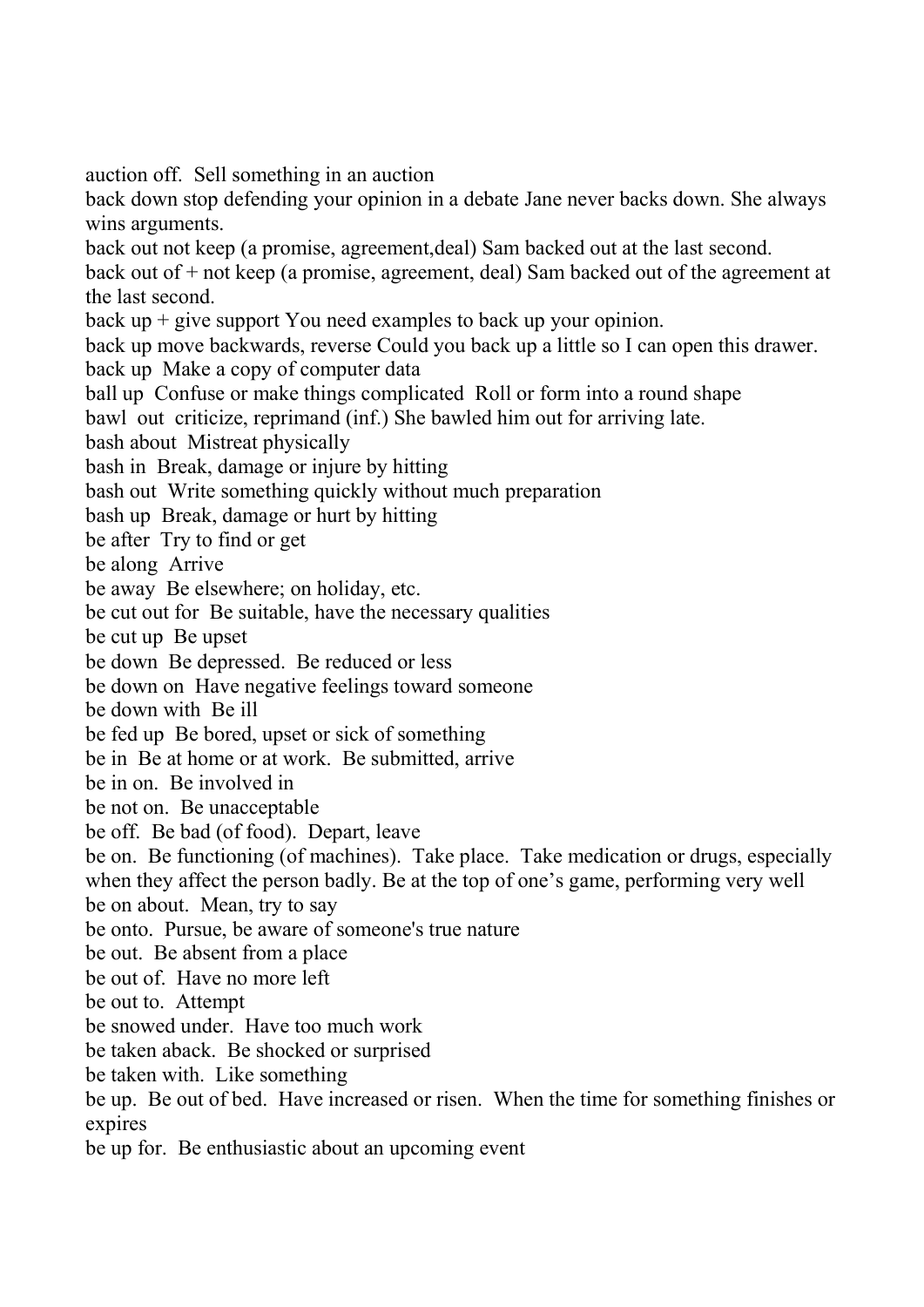be up to. Be good enough. Doing something naughty or wrong

bear down on + bite The soldier had to bear down on the leather strap while the doctor removed a bullet from the soldier's arm.

bear down on + take strong measures against The U.S.A. is bearing down on drug traffickers.

bear on + have to do with This information may bear on this case.

bear up withstand I didn't think he would bear up so well in that situation.

bear up under + withstand How did he bear up under such extreme pressure.

bear with + be patient Please bear with me while I fill out the paperwork.

blow in visit unexpectedly (inf.) My cousin blew in unexpectedly with his entire family. blow over pass without creating a problem All this negative publicity will blow over in a couple of weeks.

blow up  $+$  make explode; destroy using explosives The terrorists blew the bridge up. blow up explode The bomb blew up before they could defuse it.

blow up suddenly become very angry When Joan heard the news, she blew up and rushed out of the room.

break down + analyze in detail We need to break this problem down in order to solve. break down stop working properly through mechanical defect The local train had a breakdown this morning. The truck broke down in the desert.

break down become mentally ill or lose emotional control because of grief. She broke down after her husband died.

break down collapse due to bad health Mr Brown had been overworked for some time before he finally broke down in his office.

break in  $+$  wear or use something new until it is comfortable I need to break these shoes in before I go hiking.

break in interrupt While we were discussing the situation, Terri broke in to give her opinion.

break in enter a place unlawfully The burglar broke in between midnight and 3 AM. break in on + interrupt (a conversation) Jane broke in on the conversation and told us to get back to work.

break into + enter a house unlawfully The burglar broke into the house between midnight and 3 AM.

break into + interrupt (a conversation) Jane broke into the conversation and told us what she knew.

break off + end something Sally broke her engagement to John off.

break out appear violently Violent protests broke out in response to the military coup. break out  $+$  use something extravagant for celebration He broke out the champagne to

celebrate his promotion.

break out of + escape The murderer broke out of the prison.

break up + break into pieces I broke the cracker up into pieces and put it in the soup.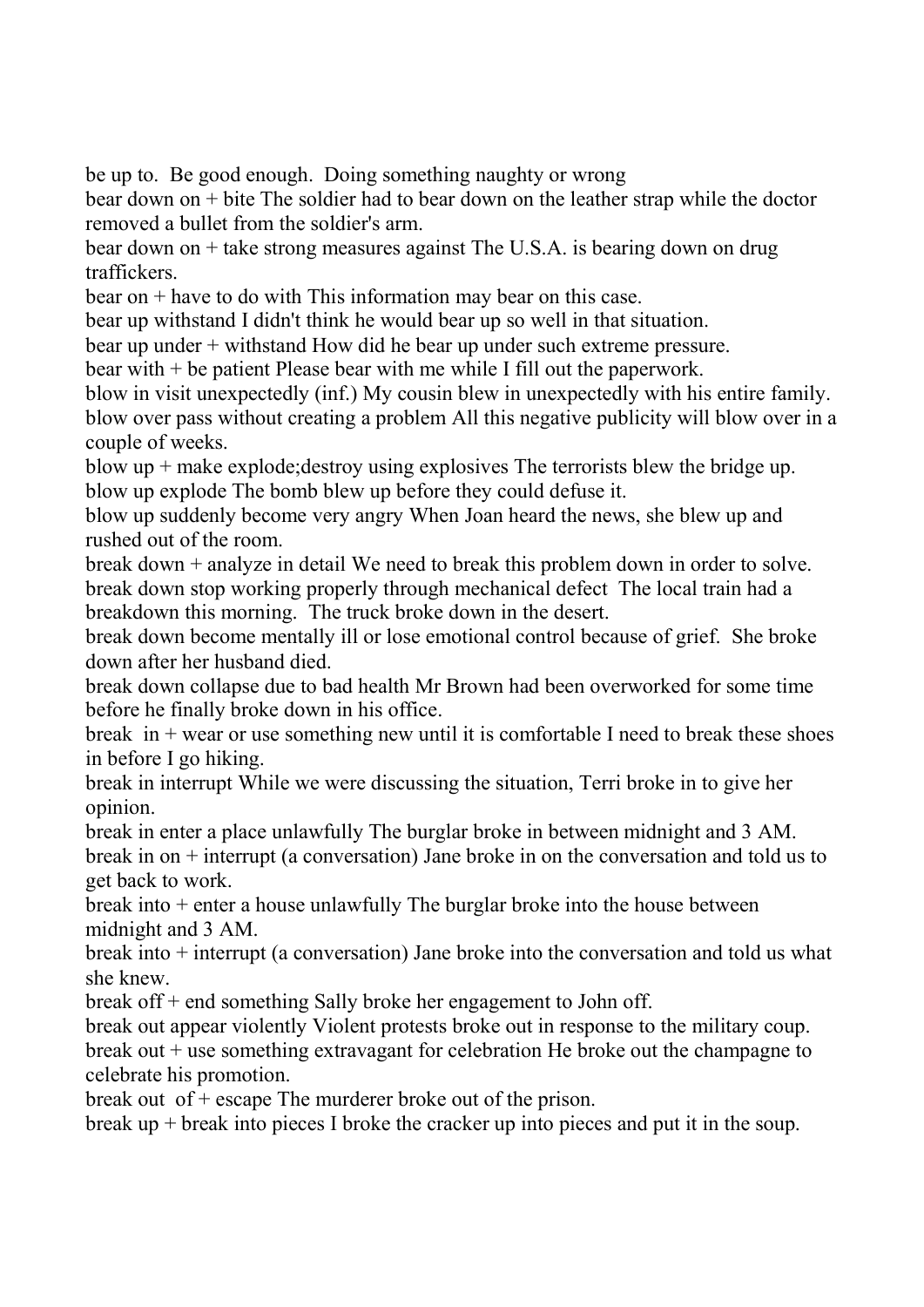break up + disperse (a crowd), stop (a fight) The police broke the demonstration up before it got out of control.

break up end a relationship Sam and Diane broke up again. What a rocky relationship. bring about + cause to happen Democracy brought about great change in the lives of the people.

bring along + bring with When we go to the forest, bring your wildlife guide along. bring around change someone's mind, convince someone She doesn't want to go, but we'll eventually bring her around.

bring away learn or gain (from an experience) My trip across the Sahara was difficult, but I brought a new appreciation for life away from the experience.

bring off + succeed at something difficult or unexpected You robbed the bank! I can't believe you brought that off.

bring on + cause something I can't believe she got so angry. What brought that on? bring out + highlight, stress Your new shirt brings out the color of your eyes.

bring over + bring to someone's house When you visit me, why don't you bring over your son.

bring to revive consciousness We used smelling salts to bring her to after she fainted. bring up + mention I didn't want to bring up the fact that she was unemployed.

bring up + raise ( a child) Sam was brought up in South Carolina.

brush off + ignore something or someone (inf.) Mary brushed her ex-boyfriend off at the party.

burn down + destroy by setting fire to The children burned the house down while playing with matches.

burn down burn until completely gone (building) Two buildings burnt down in the fire. burn up be hot I am burning up in here - open the window.

burn up consume by fire The papers were burned up in the fire.

burn up  $+$  destroy by fire He burnt up the files.

buy out  $+$  buy the shares of a company or the shares the other person owns of a business Pacific Inc. was bought out by a company from Oregon.

buy up + purchase the entire supply of something We bought up all the beer in the store. call for + require (as in a recipe) This recipe calls for milk, not water.

call off + cancel something They called the picnic off because of the rain.

call off + order to stop (an invasion, guard dogs) He called off the dogs when he saw it was his neighbor.

call on + visit Mark called on Naomi while he was in town.

call on + invite someone to speak in a meeting or a classroom Professor Tanzer called on Tim to answer the question.

call up  $+$  telephone I called Sam up to see if he wanted to go to the movies.

calm down + make someone relax You can calm the baby down by rocking her gently.

care for  $+$  nurse someone or something He cared for the bird until its wing healed.

care for + like someone or something I don't care for sour cream on my potato.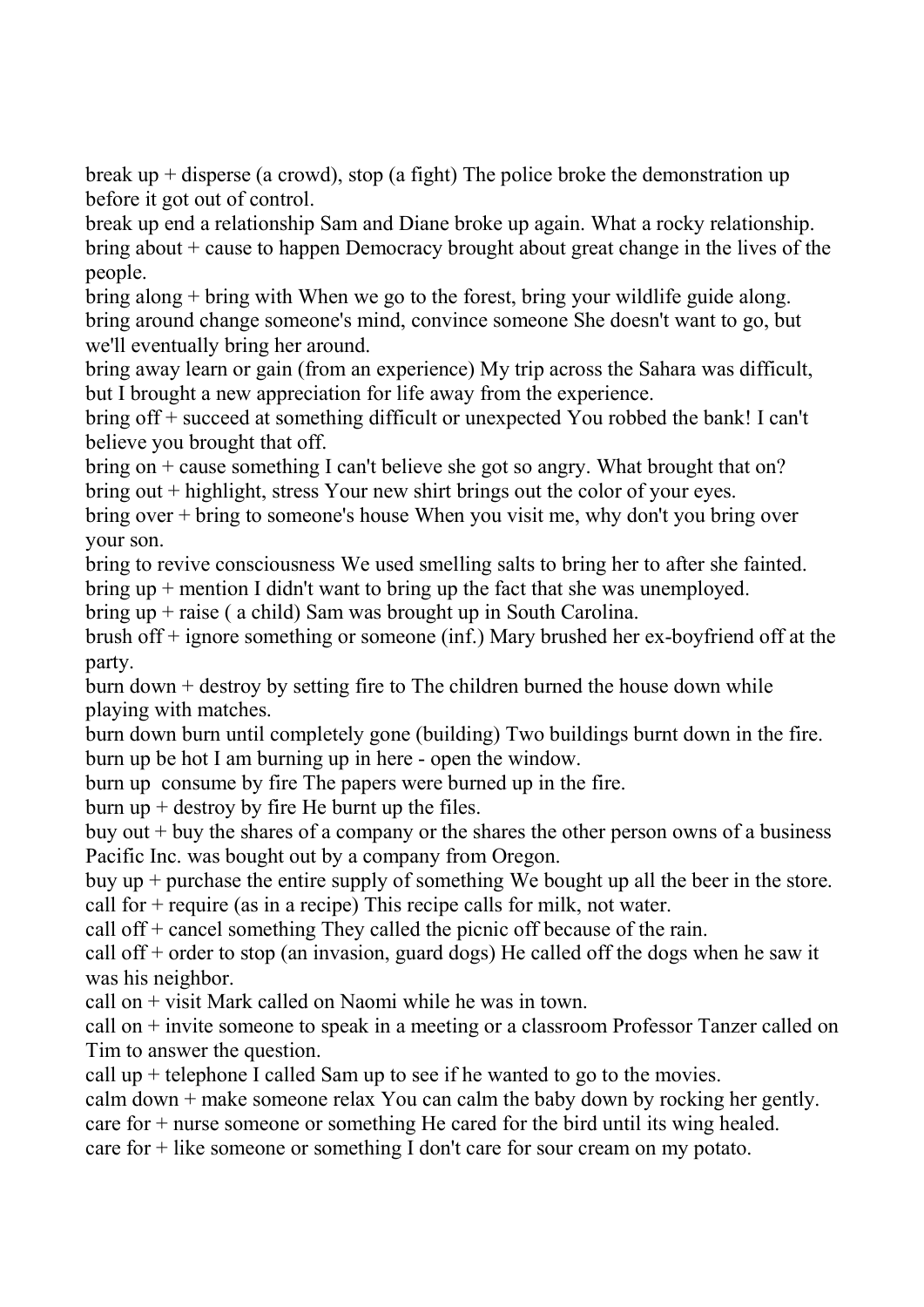carry on + continue (a conversation, a game) Please, carry on. I didn't mean to interrupt you.

carry on about + continue in an annoying way He kept carrying on about how much money he makes.

carry on with + continue I want you to carry on with the project while I am out of town. carry out  $+$  complete and/or accomplish something The secret agent carried out his orders exactly as planned.

carry over + continue on a subsequent day, page, etc. The meeting carried over into lunch time.

catch on slowly start to understand (inf.) He caught on after a few minutes.

catch up make up for lost time I will never catch up. I am too behind in my work. catch up with + speed up to be at the same place as a person or thing in front of you I had to run to catch up with the others.

catch up on + become up-to-date I need to catch up on world events. I haven't seen the news in ages.

check back return to see if everything is OK We will check back tomorrow to make sure the project is finished.

check by  $+$  go to a place to see if everything is OK We need to check by the office to see if the documents are ready.

check for  $+$  try to find They checked for termites before they bought the house.

check in enter a hospital, hotel etc. They need to check in before noon.

check into + enter a hospital, hotel etc. They checked into the hotel at 11:00 AM. check into + investigate, look for (often through a service) We are checking into discount flights to London.

check off + make a mark next to (an item on a list) Check each name off the list. check on + make sure something is OK Let's check on the baby again before we go to sleep.

check out  $+$  investigate, take a look at He checked out the new restaurant down the street.

check out leave a hotel, hospital It's already eleven. We need to check out.

check out of + leave a hotel, hospital We checked out of the hotel before ten.

check over + closely examine the condition of something He checked over the old car to see if it was worth buying.

check up on + investigate someone or something The police are checking up on the bomb threats.

check through send luggage through (to a destination) Your luggage will be checked through to Paris.

check with + ask a person for confirmation He needs to check with his parents before he goes.

cheer up make someone feel cheerful The party really cheered me up.

cheer up become cheerful Cheer up. Everything will be all right.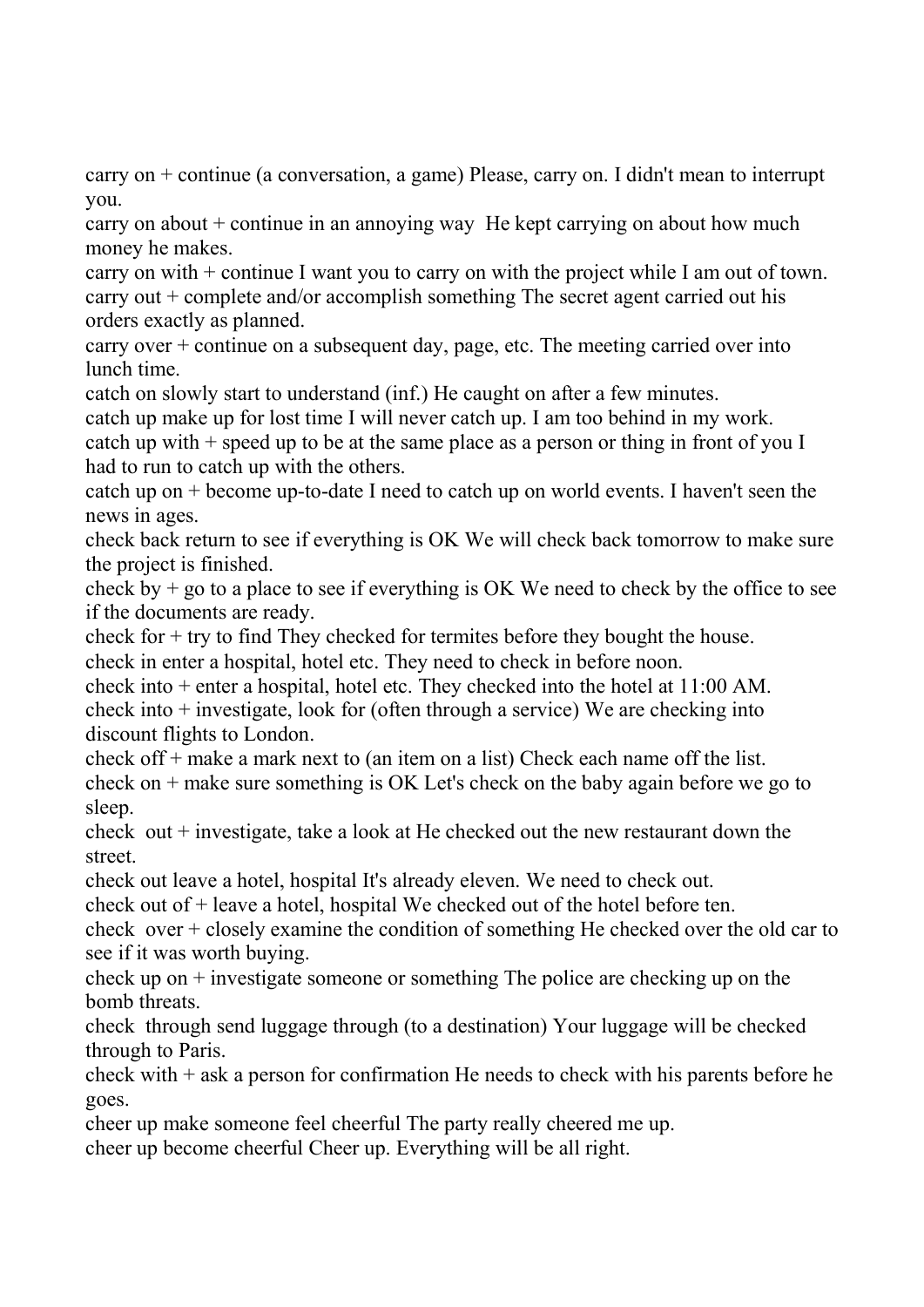chew up  $+$  chew into small pieces The dog chewed up my shoe.

chop down + fell/cut ( a tree) The lumberjack chopped the tree down.

chop up  $+$  chop/cut into small bits He chopped the meat up into little pieces.

clean up + tidy Susan cleaned the mess up before she left.

clear ut leave ( inf.) Everybody clear out! We're closed.

clear up + tidy Susan cleared up the mess before she left.

close down + close a place permanently The corner market closed down because they didn't have many customers.

close down close permanently The bar was closed down because they served alcohol to minors.

close in on + approach and threaten The rebels were closing in on the capital, so the government called in the army.

close up  $+$  close temporarily They are closing the ski resort up for the summer.

close up close temporarily The ski resort is closing up for the summer.

come about occur / happen How did you idea for the book come about.

come across + discover by accident They came across some lost Mayan ruins in the jungle.

come across + initially seem or have the appearance He comes across as rather rude, but he isn't.

come along accompany someone If you want, you can come along.

come along with + accompany Sam came along with us to the beach.

come along progress How's the research paper coming along.

come along with + progress How are you coming along with the research paper.

come away leave a place with a particular feeling or impression I came away from the meeting feeling like the presentation was a success.

come back return What time are you coming back?

come by  $+$  get, receive How did you come by that new Mercedes?

come by visit a person at their house I'll come by later this afternoon.

come down with + become sick with He came down with the flu.

come into + inherit He came into a large sum of money when his aunt died.

come off + fall off, break off The handle came off the suitcase when I picked it up.

come out appear I didn't see the car at first. It came out of nowhere.

come out reveal you are homosexual Sam finally came out last month.

come out turn out, end up The pictures came out great.

come out with + produce and distribute a product Microsoft is coming out with a new video game system next month.

come over visit someone at their house Why don't you come over after work for dinner. come to regain consciousness Don't worry! She faints all the time. She always comes to after a few minutes.

come through do what is needed or expected Terry really came through for us in the end. come up to  $+$  approach; to equal The job offer didn't come up to her expectations.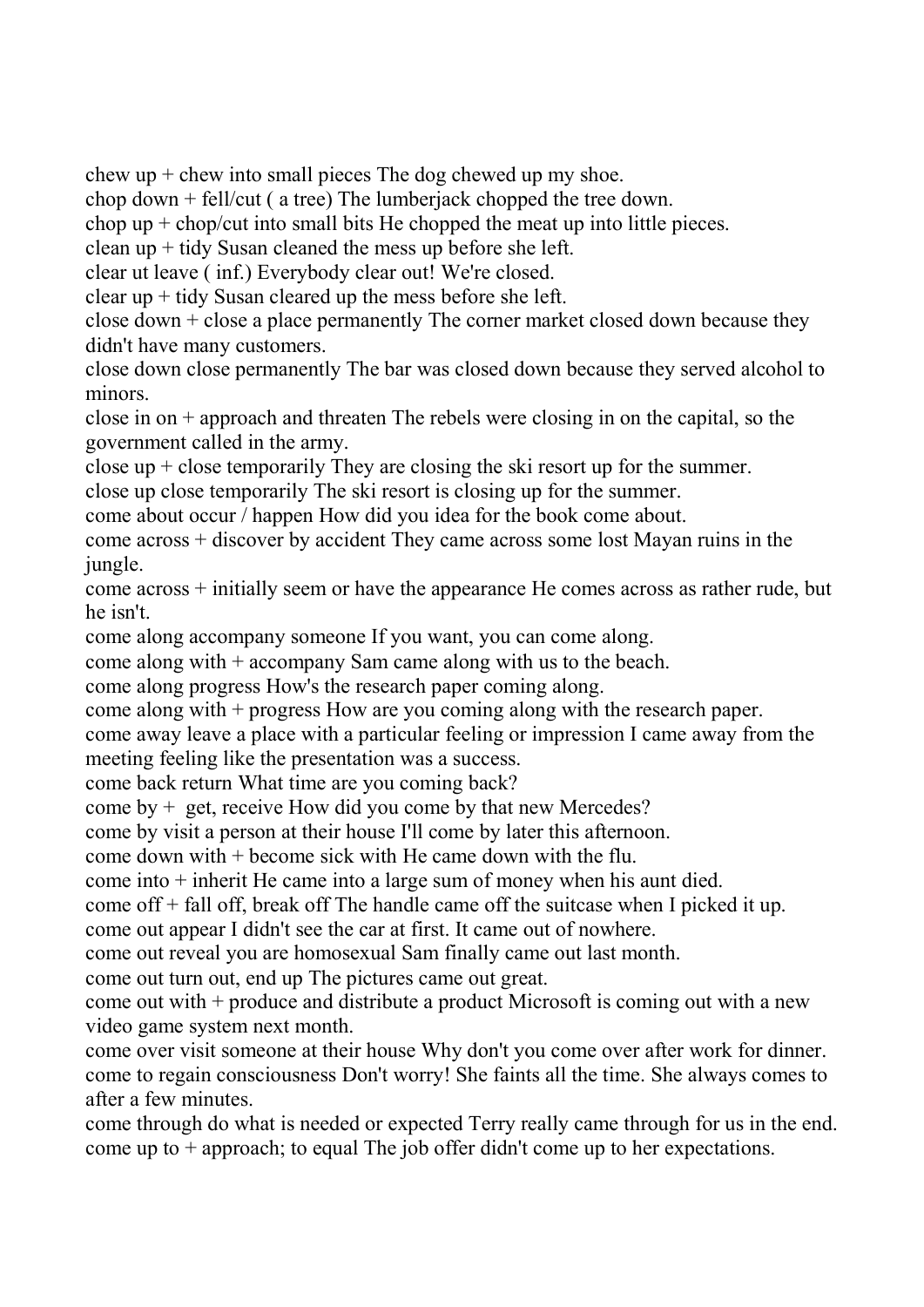come up with + produce or create (an idea, a plan) She came up with a great proposal for the new advertising campaign.

come with + include (an accessory) The computer system doesn't come with a printer. count in + include Did you count expenses in?

count on + depend/rely on You can really count on Sarah.

count out + exclude You can count James out. He hates playing poker.

count  $up + add Count the change up and see how much we have.$ 

crack down on + become tougher on, better enforce laws on The police have been cracking down on drunk driving.

crack up laugh uncontrollably, laugh a lot When I told the joke, they all cracked up. crack up at + laugh uncontrollably about, laugh a lot about I cracked up at his joke. cross out  $+$  draw a line through something, eliminate Why did you cross my name out on the list?

cut down decrease the amount of You eat too much fat. You need to cut down. cut down on + decrease the amount of You need to cut down on your fat intake.

cut in interrupt She suddenly cut in and delivered the news

cut in on + interrupt She cut in on the conversation and delivered the news.

cut off interrupt someone while they were speaking She cut him off before he said something he would regret later.

cut off + sever ( with a knife) His finger was accidentally cut off in an industrial accident.

cut out + remove He cut the bone out of the steak.

cut out stop an action Cut it out! You're bothering me.

cut up  $+$  cut into small pieces He cut the beef up and put the pieces in the soup.

die away diminish in intensity The applause died away after 5 minutes.

die down diminish in intensity The controversy about the president's affair finally died down.

die off/out become extinct Whales are in danger of dying off.

disagree with + cause to feel sick due to food or drink Spicy food disagrees with me.

do away with + abolish Some Americans want to do away with the death penalty.

do over + repeat You made many mistakes, so I want you to do the report over.

do without + manage without something one wants or needs I couldn't do without a car in California.

 $d$ raw up + create (a contract) Let's draw an agreement up before we go any further with this project.

dress down reprimand severely The mother dressed her son down for skipping school. dress down dress casually I am dressing down because we're going to a barbecue by the beach.

dress up  $+$  decorate You could dress this house up with some bright colors

dress up wear elegant clothes She always dresses up at work.

drive back + repulse The invaders were driven back by the army.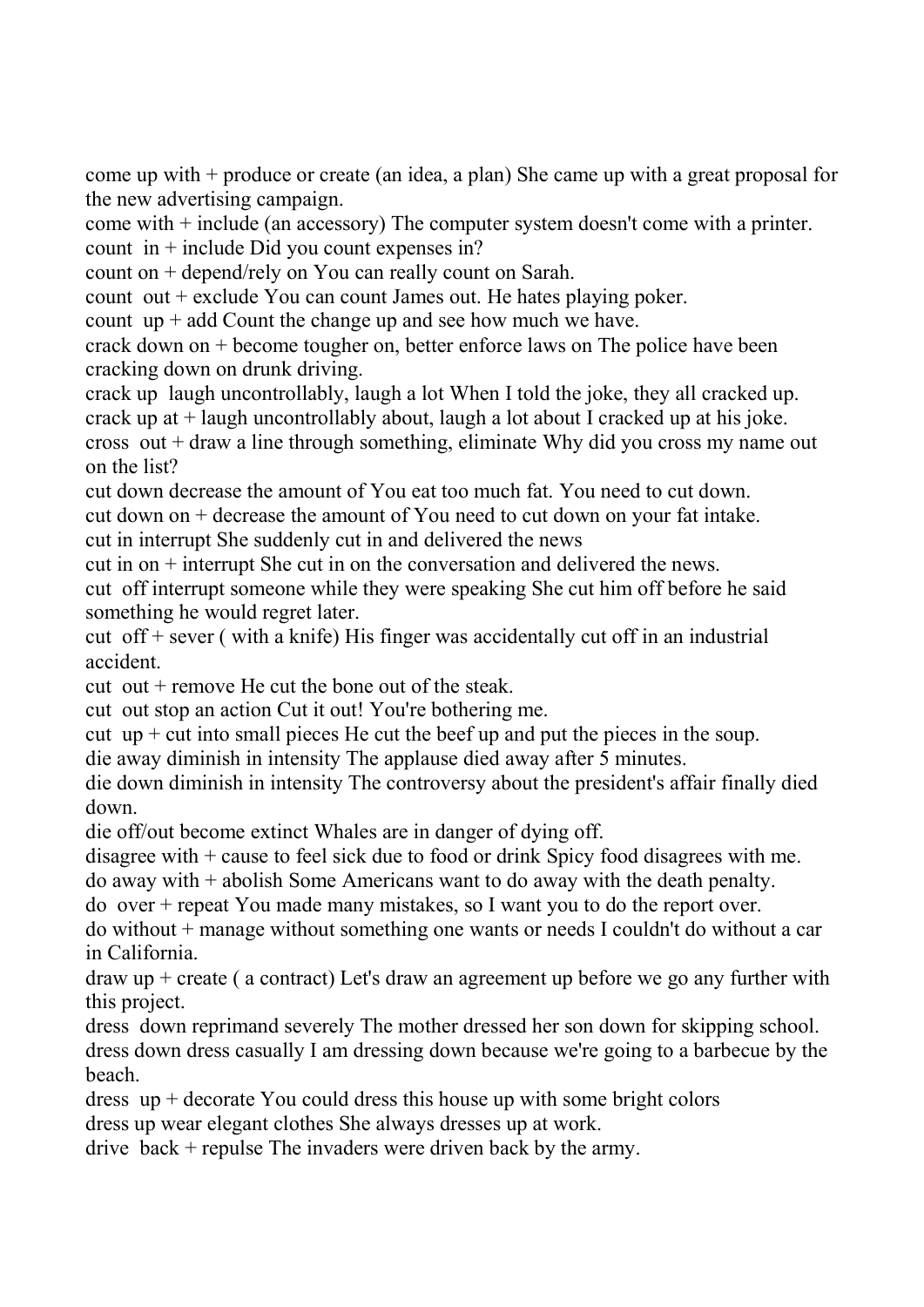drop in visit someone unexpectedly Meg dropped in yesterday after dinner.

drop in on + visit someone unexpectedly Let's drop in on Julie since we're driving by her house.

drop out quit an organized activity Yuri isn't on the team any more. He dropped out. drop out of + quit an organized activity (school) It's difficult to get a good job if you drop out of high school.

drop over visit someone casually Drop over any time you feel like talking.

eat away gradually destroy, erode The heavy rains ate away at the sandstone cliffs. eat up  $+$  devour Ken ate the cookies up.

eat in eat inside the home We usually eat in instead of going out for dinner.

eat out eat outside the home They eat out once a week.

face up to + acknowledge something difficult or embarrassing I'll never be able to face up to my colleagues after getting so drunk last night at the work party.

fall back on  $+$  be able to use in case of emergency Yuki can fall back on her degree in biology if she doesn't succeed in her acting career.

fall behind go slower than scheduled, lag Hurry up or you will fall behind!

fall behind in  $+$  go slower than scheduled, lag Cheryl has missed several days of school and now she is falling behind in her homework.

fall off decrease Interest in the project fell off when they realized it wouldn't be profitable.

fall out with  $+$  have an argument with I had a falling out with my sister last month and we haven't talked to each other since.

fall through fail to happen Unfortunately, my trip to Indonesia fell through because I couldn't save enough money.

feel up  $+$  grope She sued her boss for sexual harassment after he felt her up.

feel up to  $+$  have the energy to do something I don't feel up to going out tonight because I had a long day at work.

figure on + expect Where do you figure on living when you move to the the U.S.A.? figure out + solve something, understand I finally figured the joke out. Now I understand why everybody was laughing.

figure up + calculate I need to figure my expenses up before I give you an estimate.

fill in  $+$  complete Don't forget to fill in all the blanks on the application.

fill in substitute Who is going to fill in while you're gone?

fill in for + substitute for Miguel filled in for me at the meeting yesterday because I was sick.

fill out + complete (an application) I filled out an application to rent the apartment last week.

fill out mature, get breasts Now that you're filling out honey, we need to get you a bra. fill up  $+$  fill to the top Fill the car up with unleaded gas, please.

find out + discover You will never find out all my secrets!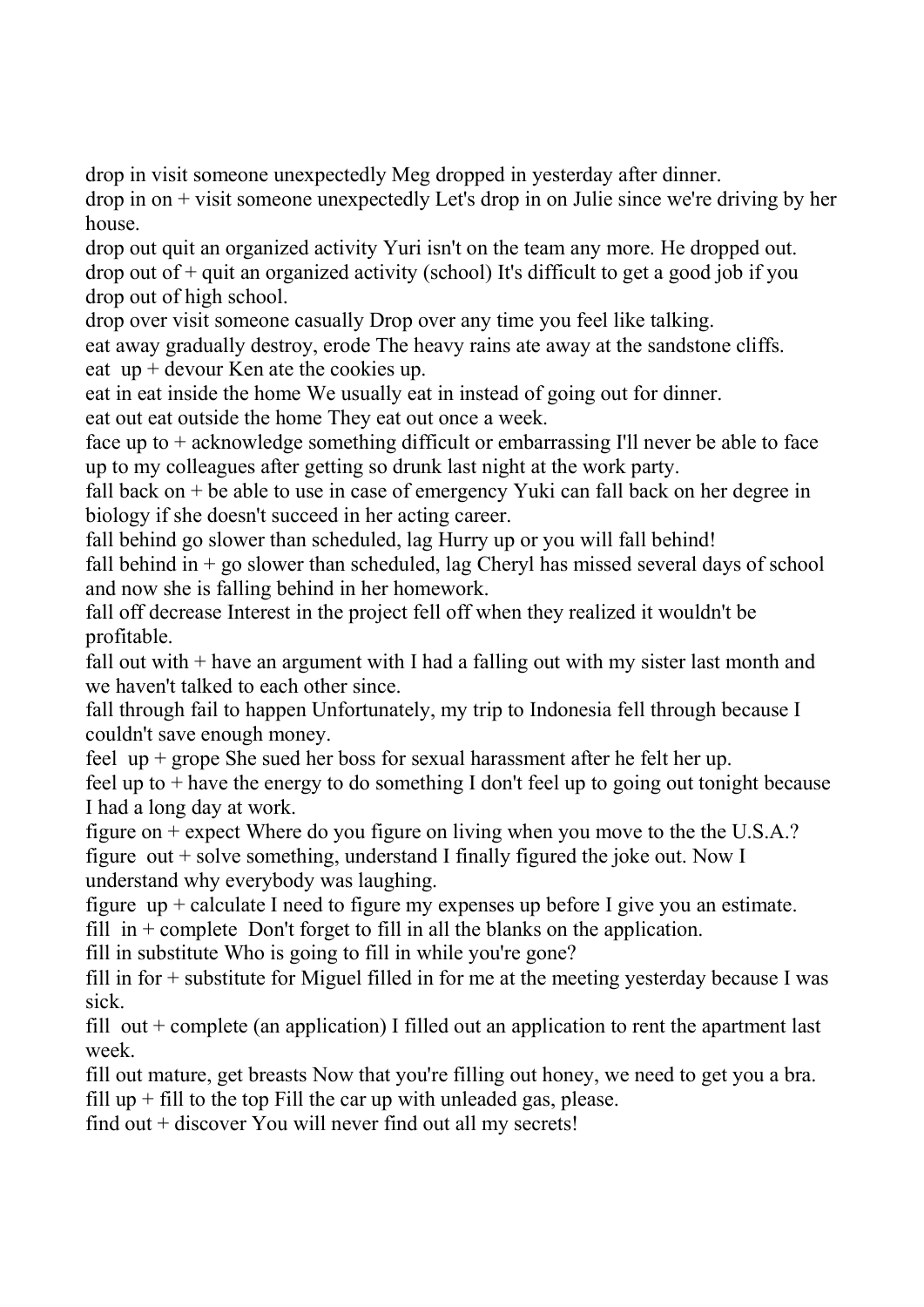find out discover Vicky's parents are going to be so mad when they find out she got a tattoo.

fix  $up + repair$ , renovate, remodel My neighbors are fixing their house up.

get across + cause to be understood It's difficult to get humor across in another language.

get ahead make progress I can't get ahead even though I work two jobs.

get ahead of + surpass You need to work overtime in order to get ahead of schedule.

get along have a good relationship Do you and your sister get along?

get along with + have a good relationship Giovanna doesn't get along with her two brothers.

get around + avoid someone or something Some people get around paying taxes by hiring a good accountant.

get around go many places It's easy to get around town with public transportation. get away escape The bank robbers got away.

get away with  $+$  do something against the rules or illegal and not get caught or punished My sister gets away with everything!

get by survive without having the things you need or want I lost my job, so I am having a hard time getting by this year.

get by on + survive with minimal resources It's nearly impossible to get by on making minimum wage.

get by with + manage with You don't need a computer. You can get by with the typewriter.

get down to + get serious about a topic Enough small talk. Let's get down to business. get in + enter ( a car, a small boat) Get in the front seat. You will have more leg room. get in enter Get in. I will give you a ride to school

get off + send (a package) I finally got my sister's birthday present off yesterday. get off remove ( a spider from your shirt) Can you get this spider off my shirt? get off + leave (a bus, plane, train, boat) We need to get off the bus at the next stop. get off leave It's dangerous to sit on the roof. Get off!

get off idiomatic phrase - How does he justify saying that?! Where does he get off saying that?!

get on put on (clothes) You should get your jacket on because it's going to be cold. get on enter (a bus, train), mount (a horse, a bike) The train is leaving. Quick, get on! get on + enter (a bus, train), mount ( a horse, a bike) Get on my bike and I will give you a ride home.

get on have a good relationship Natasha doesn't get on with her co-workers.

get on with + have a good relationship Do you get on with your neighbors?

get on with + continue an activity Now that the police have left, let's get on with the party!

get out of  $+$  exit (a small boat, car, an enclosed area) I fell into the water when I tried to get out of the canoe.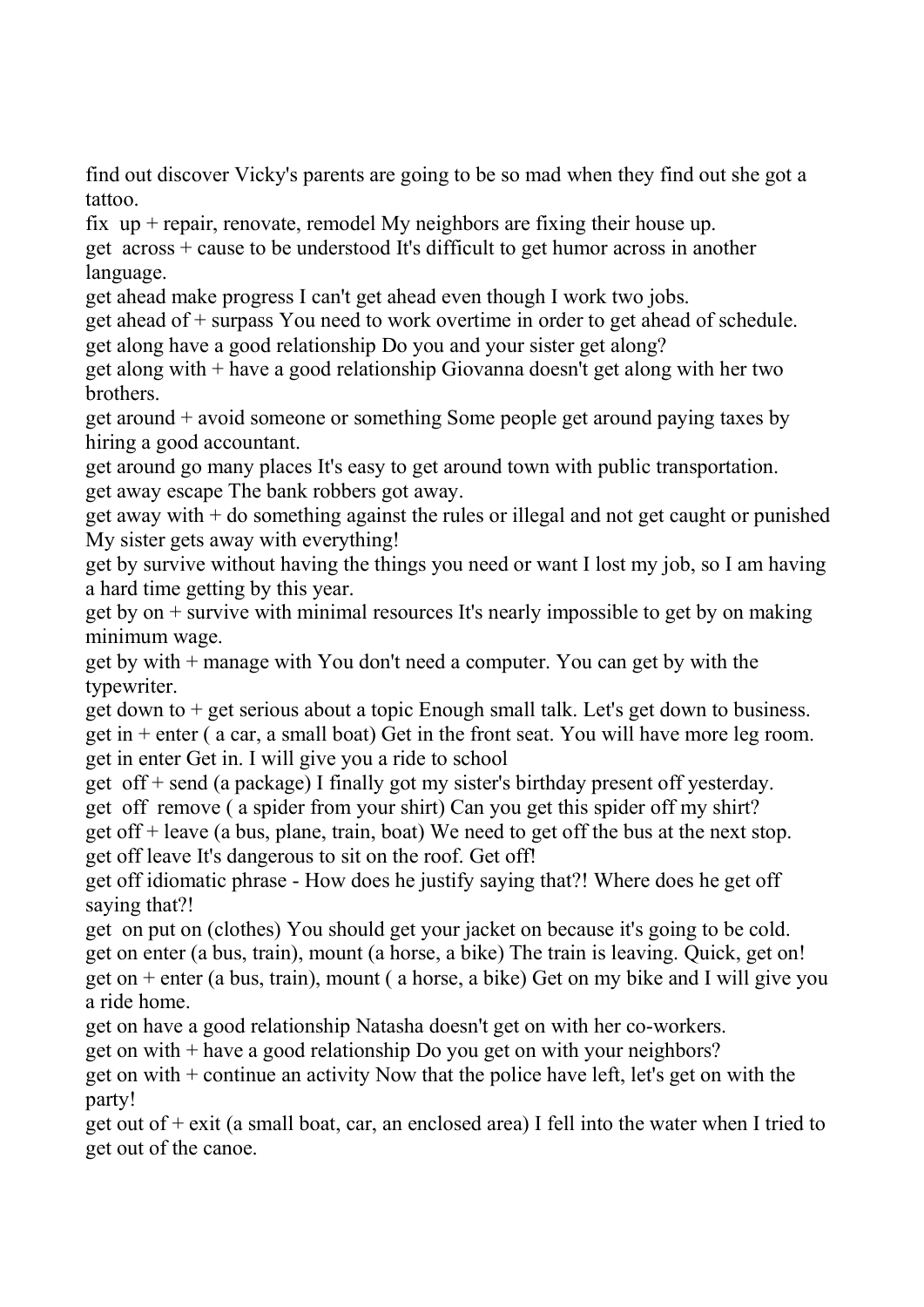get over + recover (a cold, a disease, an ex-boyfriend/ex-girlfriend) Jennifer still hasn't gotten over her breakup with Peter.

get through + complete We will never get through all of these boxes by 9:00 PM.

get through + penetrate We need a stronger drill to get through this wall.

get through penetrate The door was jammed, so we couldn't get through.

get through (with) + finish Have you gotten through with your homework yet?

get through to + make contact It's hard to get through to Janet because her telephone line is always busy.

get up cause someone to rise (from a sitting position or a lying position) Ahmed got Abdul up at 5:30 in the morning by turning the music up really loud.

get up rise (from sitting position or a bed) What time did you get up this morning?

give away  $+$  give something without asking for anything in exchange Why did Nancy give all of her furniture away?

give away + betray (a secret) We are having a surprise party for Susan next Saturday, so don't give our surprise away by acting suspicious.

give back + return something you borrowed When are you going to give that book back to your teacher?

give in stop trying Never give in! You can do it!

give off + release (a smell, light) That white flower gives off a beautiful smell.

give out + distribute I earn extra money by giving out brochures on the street.

give out become very tired (inf.) I hope this car doesn't give out in the middle of the desert.

give  $up +$  surrender something The police told the thief to give his gun up.

give up surrender Never give up learning English!

go away leave I yelled at the dogs to make them go away.

go back return When are you going back to your house?

go by  $+$  go past, go close to, visit quickly We go by the coffee shop everyday.

go back on + not keep (one's word, a promise) Don't trust him. He always goes back on his promises.

go down decrease The cost of flight tickets is going down.

go for + try to achieve Our team is going for the gold medal in the Olympics.

go for idiomatic phrase - I am craving pepperoni pizza. I could go for pepperoni pizza.

go in for + participate ( inf.) Are you going to go in for soccer this year at school?

go into + discuss in detail I really don't want to go into that now.

go off explode The bomb could go off at any moment.

go off begin, start (used with signals, alarms, warning sounds) The alarm clock went off at 6:00 AM.

go off stop (said of a machine) The DVD player goes off automatically if you are not using it.

go off become angry Maria went off last night after I told her about losing her bike. go on continue Please, go on. Don't let me interrupt you.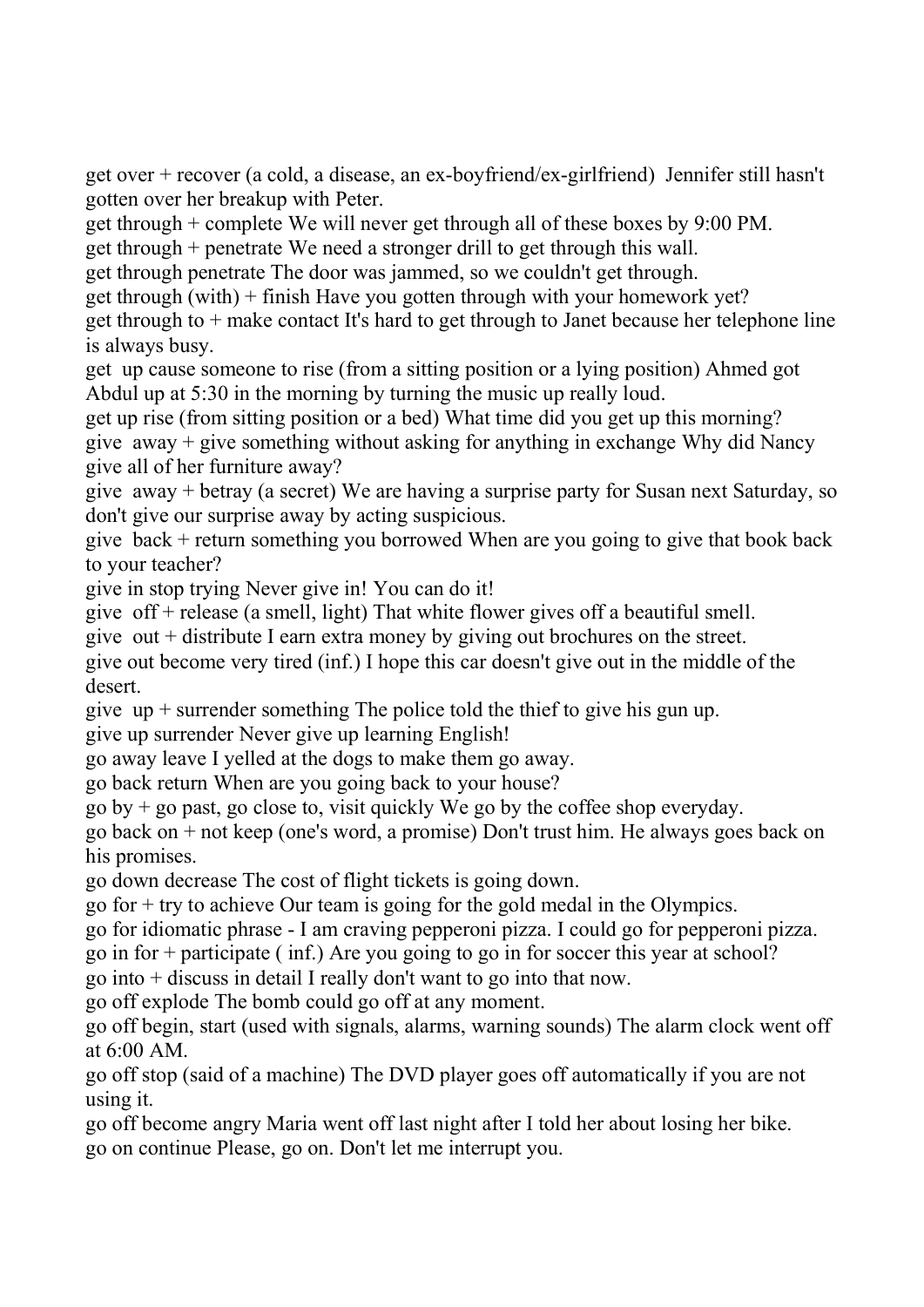go on happen This place is a mess! What went on here last night?

go on with  $+$  continue (a plan, a conversation) I think we should go on with the meeting and stop wasting time.

go out stop burning ( a fire) The fire went out after three days.

go out take part in social activities (usually at night) They love to go out every Saturday night.

go over + review Do you usually go over your notes before class?

go over be well received, succeed That didn't go over well.

go through + examine in detail, study carefully I need to have my lawyer go through this contract before I sign it.

go through + endure; experience challenges, difficulties or traumas She has gone through so much in her life.

go through with + continue or proceed despite difficulties or fears I have decided to go through with the operation.

go with + match (clothing) That shirt doesn't go with those pants.

go with + accompany a person I am going with Alejandro to the party.

go with + have a boyfriend/girlfriend I am going with Yuri.

go without + abstain from something you want or need A person can go without water for three days.

grow under go out of business The restaurant went under after it lost its liquor license.

grow up mature Your brother needs to grow up and start thinking about his future.

hand back + return Is the teacher going to hand back our tests today?

hand down + pronounce formally The president is going to hand his decision down on health care tonight.

hand down + give as an inheritance When my clothes got too small for me as a child, I handed them down to my sister.

hand in + submit I have to hand in an offer by March 12.

hand out  $+$  distribute We should hand the concert fliers out at school.

hand over + relinguish control of Hand your car keys over. You're too drunk to drive.

hang around + stay in a place for fun (inf.) Maria and Salvador usually hang around the beach after school.

hang around stay in a place for fun Those guys just hang around all day.

hang up + suspend (clothes on a hanger) You can hang your jacket up in the front closet.

hang up put down the telephone receiver Don't hang up. I'm going to change phones. hang out  $+$  stay in a place for fun (inf.) Let's go hang out at the mall tonight.

hang out stay in a place for fun What are you doing? - - I'm just hanging out.

have on + wear Do you have your hiking boots on?

have over invite guests to your home Why don't we have Mr. and Mrs. Jones over for dinner tonight.

hear from + receive news from (a letter, an e-mail) Have you heard from Steve lately?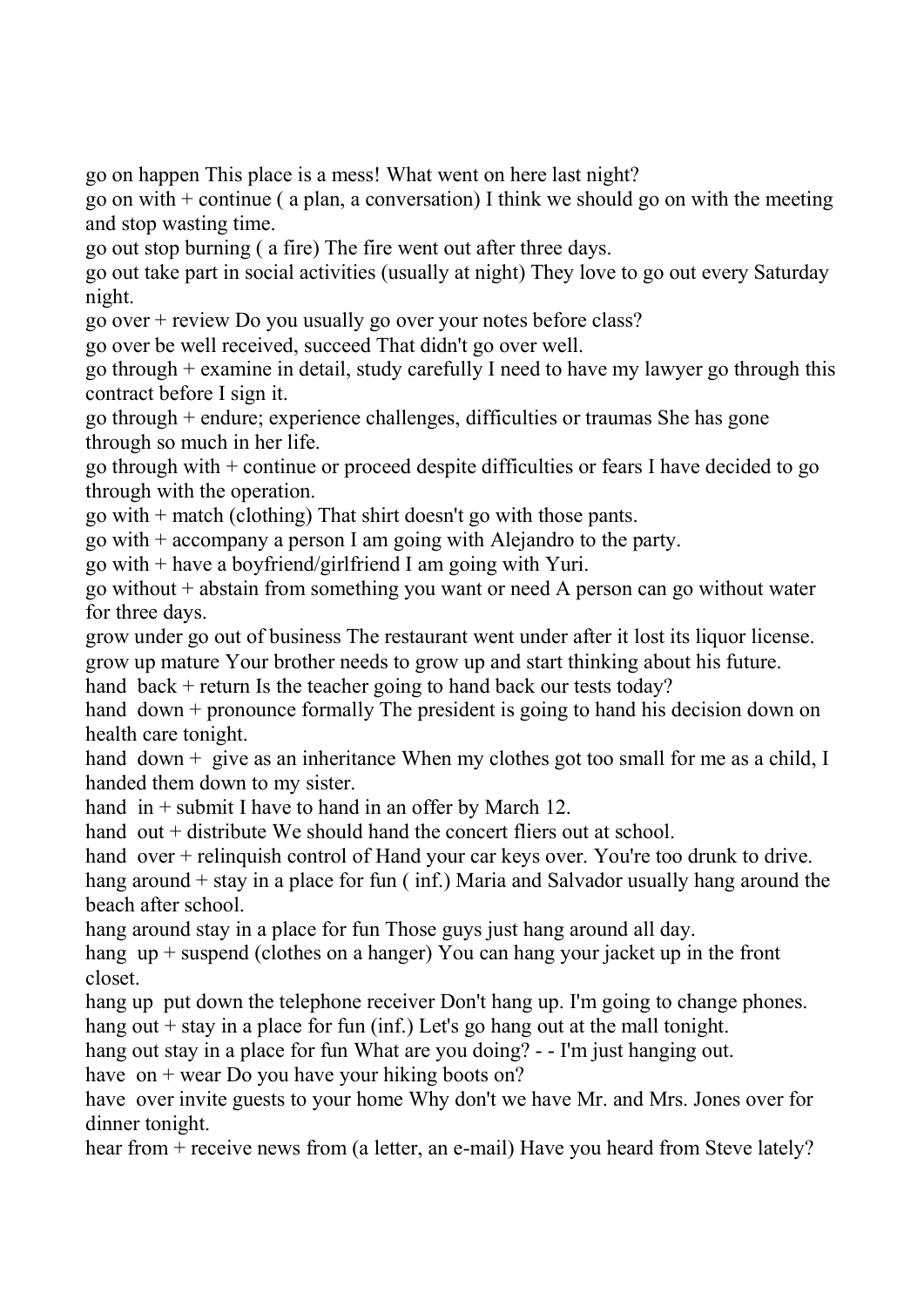hear of + know about something or somebody Have you heard of chocolate covered ants?

hit on + find on accident I hit on the idea while watching the Simpsons show.

hit on + flirt with Jay's friend Marc was trying to hit on my sister last night.

hold back + restrain The police held the demonstrators back while the politicians entered the building.

hold back not allow to advance in school The teacher held Frank back a year, so he couldn't enter fifth grade.

hold off + restrain Mr. Johnson held the dog off while we crossed the yard.

hold off on + delay We should hold off on making dinner until your parents arrive.

hold on grasp tightly Hold on tight! The roller coaster is about to take off.

hold on tell someone to wait on the telephone Hold on a minute. I'll get Carol.

hold on to  $+$  grasp tightly Make sure you hold on to the hand rail as you walk down the stairs.

hold out not give in, continue to resist Stop holding out and tell us where you found all of these old records.

hold out against + not give in, resist They held out against enemy attack.

hold  $up + delay$  (a flight, traffic); The accident held traffic up for an hour.

hold up  $+$  rob (a bank, a person) with a weapon Five men held the bank up yesterday.

hook up  $+$  make the electrical connections required for a machine or information service Can you hook up the fax machine for me?

iron out eliminate We need to have a meeting this week in order to iron out the distribution problems.

jack up  $+$  to raise We need to jack up the car before we change the tire.

joke around to be humorous Mike is always joking around at work.

jump in enter a conversation Feel free to jump in at any moment while we are talking. jump to + make a quick, poorly thought out decision You shouldn't jump to conclusions. keep around have handy, have accessible I always keep a dictionary around to translate new words.

keep at  $+$  not give up (an activity), to persevere You should keep at your studies.

keep away prevent access to, hold back Keep the kids away from the cookies.

keep back maintain a safe distance, cause to maintain a safe distance Keep back! The burning building is about to collapse.

keep down not vomit, not throw up, keep in one's stomach If I ate that, I down know if I could keep it down.

keep in keep in a particular place, have something in a specific location When I am not using it, I keep my passport in this drawer.

keep off prevent from stepping or climbing on to something Keep the cat off the couch. keep on continue He kept on talking after everybody asked him to stop.

keep out prevent from entering Keep the dog out of the garden; he keeps digging up the flowers.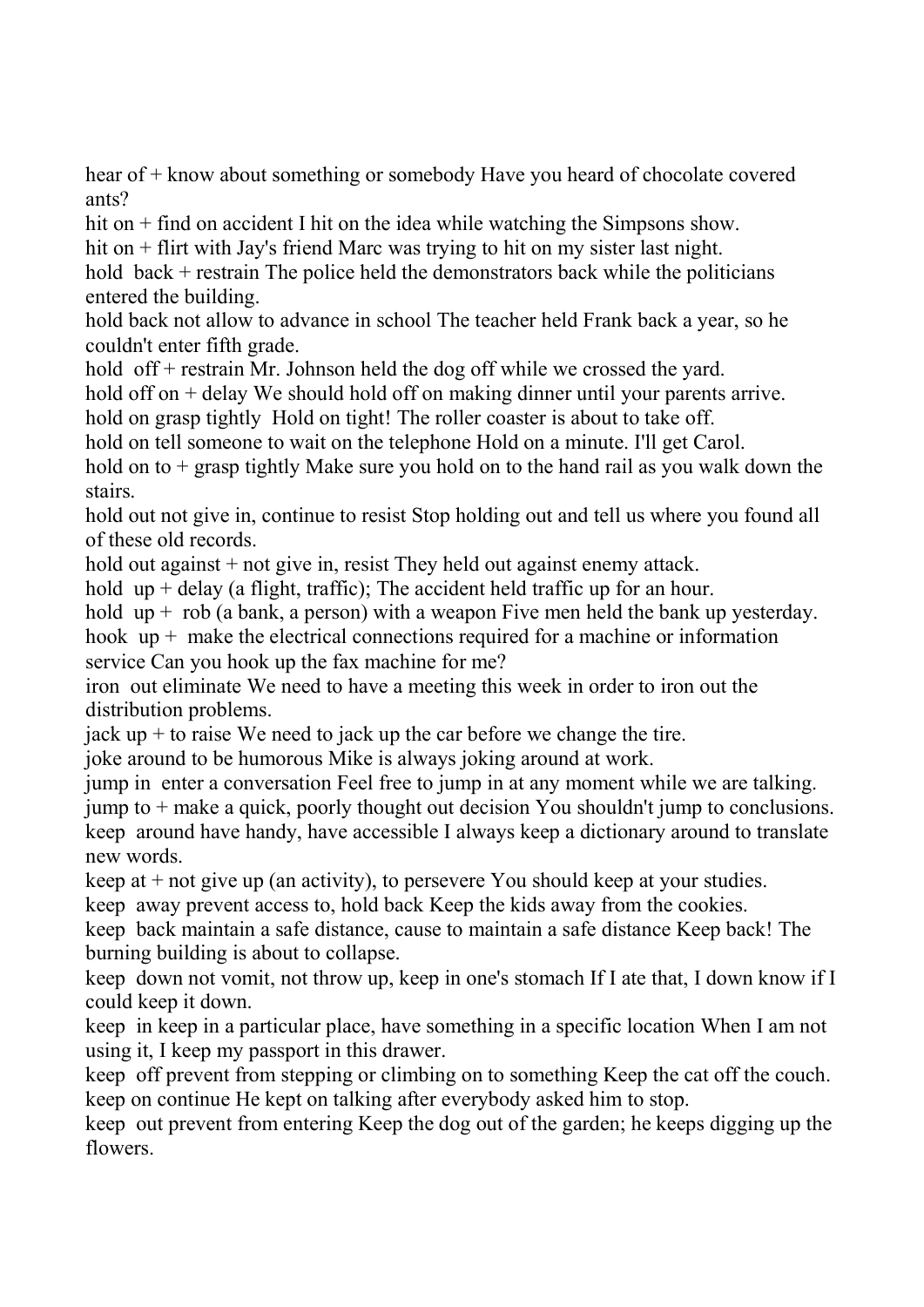keep over cover something with, put something above I keep a tarp over my bicycle at night to prevent it from getting wet.

keep to  $+$  continue, persist in (an activity) Everybody said she would never finish the puzzle, but she kept to it until it was done.

keep up stay on the required schedule You have to keep up if you want to work here. keep up  $+$  continue You are doing a great job! Keep it up.

keep up with  $+$  stay on schedule with (a person, the workload, homework) I have so much reading that I can't keep up with the writing exercises.

kick back sit or lie back (to relax) After work, I like to kick back in front of the TV and relax.

kick in begin taking effect The medicine takes one hour to kick in.

lay away  $+$  save for the future Why don't you lay away your wedding outfit?

lay down + establish (laws, rules) Lori lays down the law in her class. English only! lay in on + scold or criticize severely My mom really laid in on me when I got home at 4:00 in the morning last night.

lay into + scold or criticize severely I saw Reto's mom lay into him when he came home late last night.

lay off + suspend someone from a job (during a slow period) The company was losing money, so they had to lay off 100 workers.

lay out  $+$  arrange Why don't we lay the pieces of the table out before we put it together. leave out + not include, omit Why did your parents leave you out of their vacation plans?

let down disappoint I felt let down when I didn't receive a birthday card from my sister. let down lengthen (pants in sewing) My uncle is a tailor, so he can let your pants down. let out release I am happy my brother was let out of prison early.

let out make bigger (in sewing) I need to let out this skirt because I have gained weight. let up weaken in intensity I told her NO a thousand times, but she won't let up.

lie down rest, recline I need to lie down before we go out tonight.

lie down on + rest, recline ( on a couch, bed) I'm going to lie down on the sofa for a while.

lie with + be decided by Whether or not you can go to the party lies with your father. light up + illuminate Let's get some candles to light this room up.

light up  $+$  to smoke Do you have to light up another cigarette? I thought you were trying to cut down.

live down + live in a way that a shameful or embarrassing event is forgotten Jose will never live down singing that song at the karaoke bar.

live on + survive from I could live on bread and cheese.

live up to + keep a standard It would be hard to live up to her parent's expectations. They are so demanding.

look after + take care of (a child, a house, a pet) When my sister goes on vacation, I look after her dog.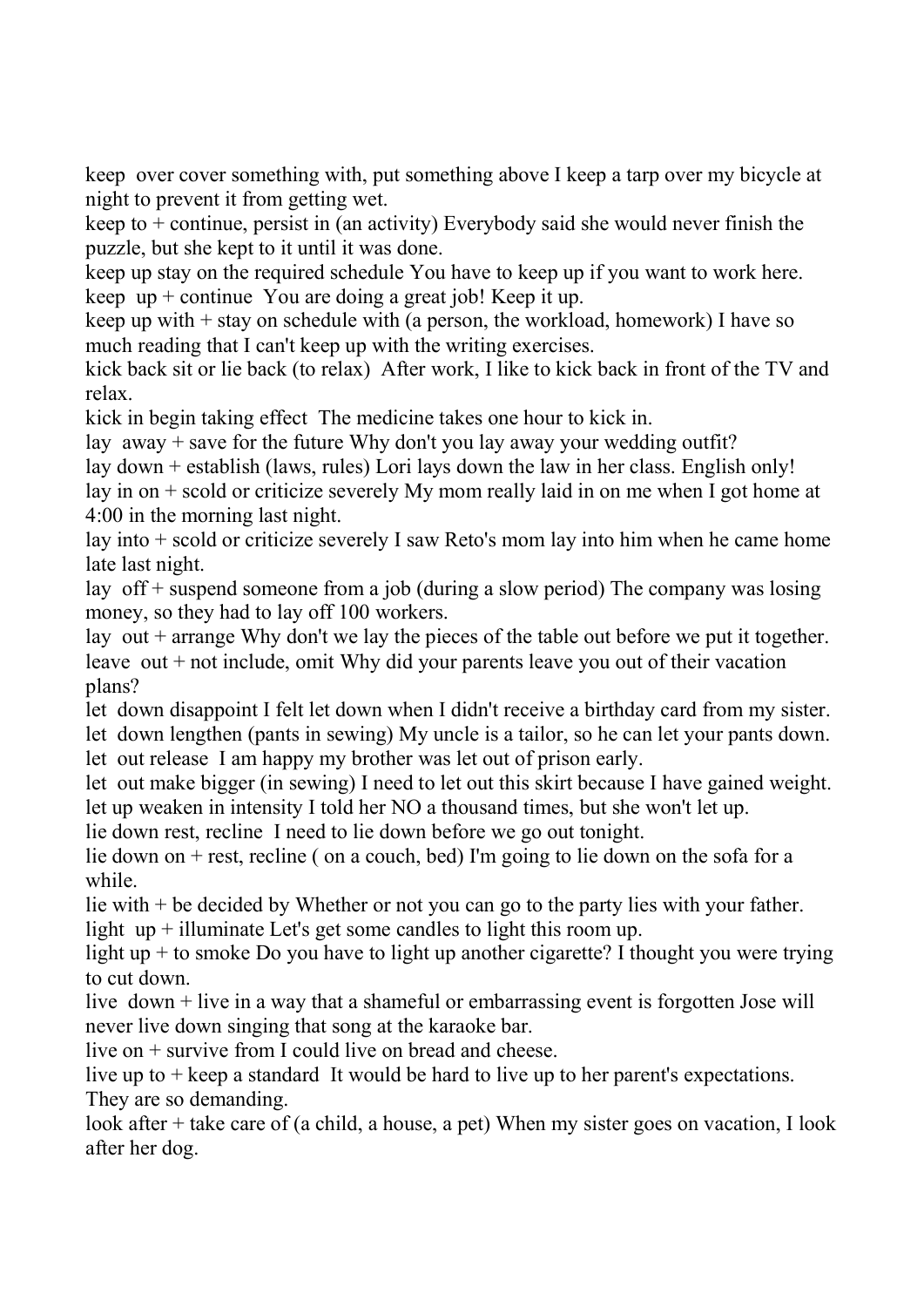look back on  $+$  to remember nostalgically When I look back on my childhood, I often feel angry.

look down on + see as inferior She's so conceited. She looks down on everybody else. look for  $+$  to seek or search for I'm looking for my keys. Have you seen them? look forward to  $+$  anticipate with pleasure I am looking forward to traveling to New York next year.

look into + investigate The police are looking into the murder.

look on observe as a spectator Everybody just looked on as the two men fought. look out be careful, pay attention, heed a certain danger Look out, there's a black widow spider on the wall.

look over + examine, review When I'm camping, I look my shoes over before I put them on.

look up  $+$  search for (in a dictionary) I takes time to look up new vocabulary words.

look up + locate and visit If you ever travel to California, you should look me up.

look up to + respect, admire someone He looks up to his father.

make out decipher I can't make out your handwriting. What does this say?

make out + write a check or other document Who should I make this check out to? make out succeed He really made out in the stock market last year.

make out progress How is your son making out in his new job?

make out kiss passionately I saw Benno and Isabelle making out in the movie theater last night!

make out with  $+$  kiss someone passionately Did you make out with Sally?

make over do again The teacher made me do my homework over.

make up  $+$  invent (a story) Don't believe anything she says. She always makes things up.

make  $up + complete$  what was missed Fortunately, my professor let me make up the exam I missed yesterday.

make  $up + put$  on cosmetics I takes me 10 minutes to make my face up.

make up reconcile You two have been friends for so long that I think you should make up.

make up for + compensate for Allen made up for being late by getting me flowers. mix  $up + \text{confuse}$  I sometimes mix the verb tenses up.

mix  $up + blend$  We need to mix up these different kinds of nuts before we put them in a bowl.

mix up  $+$  make lively (a party) Let's mix up this party with a little disco music. name after + name a child using another family member's name I was named after my grandfather.

nod off fall asleep The movie was so boring that I nodded off before it was finished. nose around + sneak around I hate it when my mother noses around my room.

occur to  $+$  pop into one's mind, come to one's mind It didn't occur to us that we had left the iron on.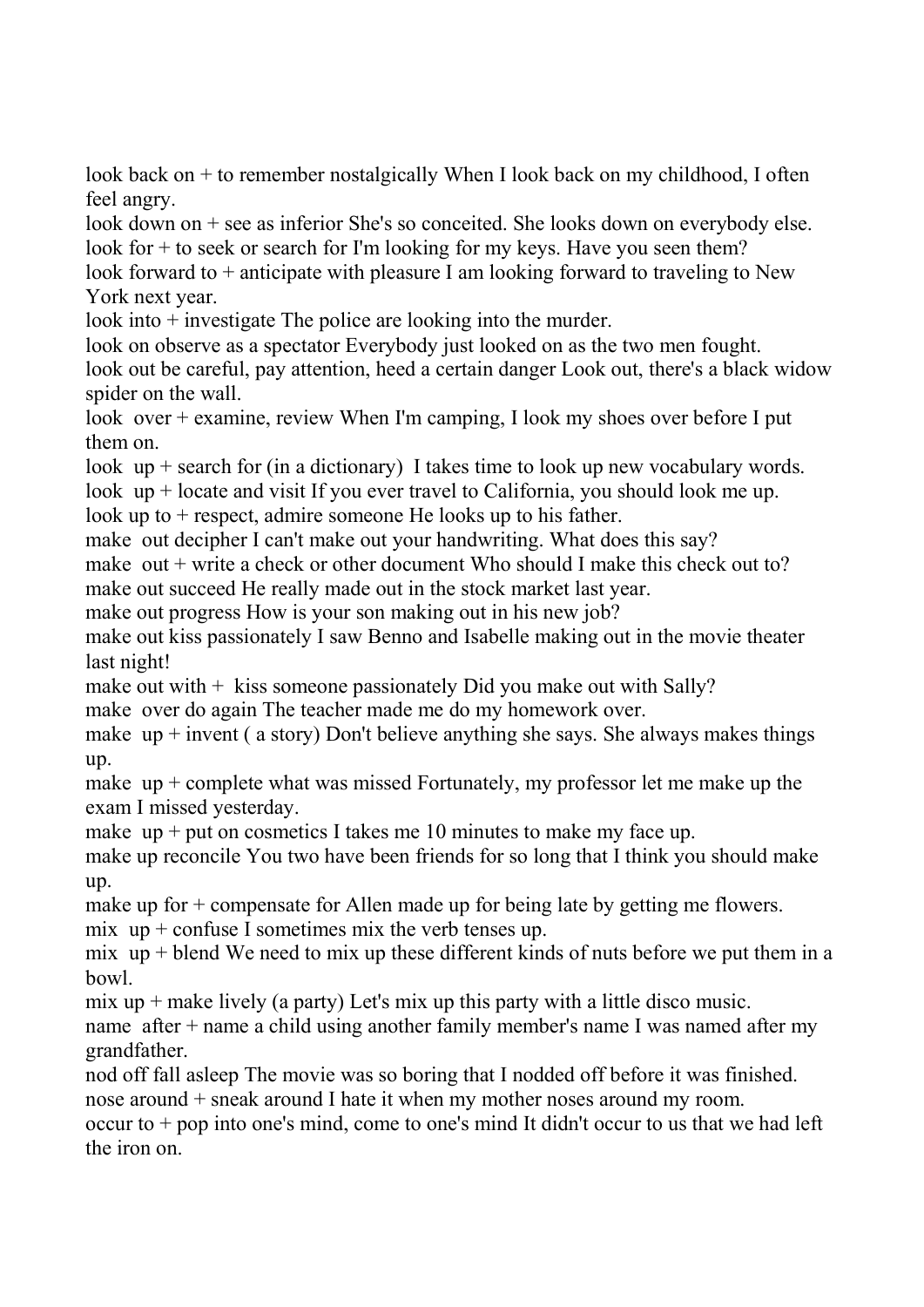open up share feelings I'm glad that John feels comfortable enough around me to open up.

out to  $+$  verb try to She is out to get revenge now that her husband left her for another woman.

pan out be successful, turn out well The trip to Vegas didn't pan out.

pass away die After battling cancer for several years, he finally passed away at the age of 87.

pass off + try to convince someone that something is real He tried to pass the fake watch off as a real Rolex.

pass on + transmit Please pass this message on to your co-workers.

pass on  $+$  not accept (an invitation to eat or do something) Jennifer passed on the invitation to join us for dinner.

pass on die I am afraid Professor Johnson has passed on.

pass out + distribute We need to pass out these flyers for the concert tomorrow.

pass out become unconscious He passed out because the room was too hot.

pass up  $+$  not take advantage (of an opportunity) I can't believe she passed up the opportunity to study in Rome.

pay back + repay If I loan you money, will you pay me back.

pay off + complete payment on a debt It took me ten years to pay off my credit card debt.

pay off + to bribe Don't try to pay the police officer off if you get pulled over for speeding.

pick on + to tease, bully She keeps picking on me! Make her stop.

pick out + choose Diane picked out a lovely dress for the dance.

pick up  $+$  to lift an object with the hands Keep your back straight when you lift the TV up.

pick up + come and get someone in a car What time are you going to pick me up.

pick up + learn something without effort It's possible to pick up enough English in two weeks to get by on your trip to Los Angeles.

pick up  $+$  try to initiate a relationship with someone (often in a bar) Some weird guy tried to pick Patricia up at the bar.

pick up grow, increase (inf.) Business is really picking up this quarter.

play down + make less important (inf.) The President played down his affair with the intern.

play up highlight something (inf.) She played up her part in the new movie, but it was actually a very small role.

play up to + flatter someone for your personal advantage She has been playing up to the boss because she wants a promotion.

point out + indicate I'd like to point out that figures in column two might be outdated. pull down earn He pulls down about \$300,000 a year.

pull in park (a vehicle) Mark pulled in too quickly and crashed into the wall.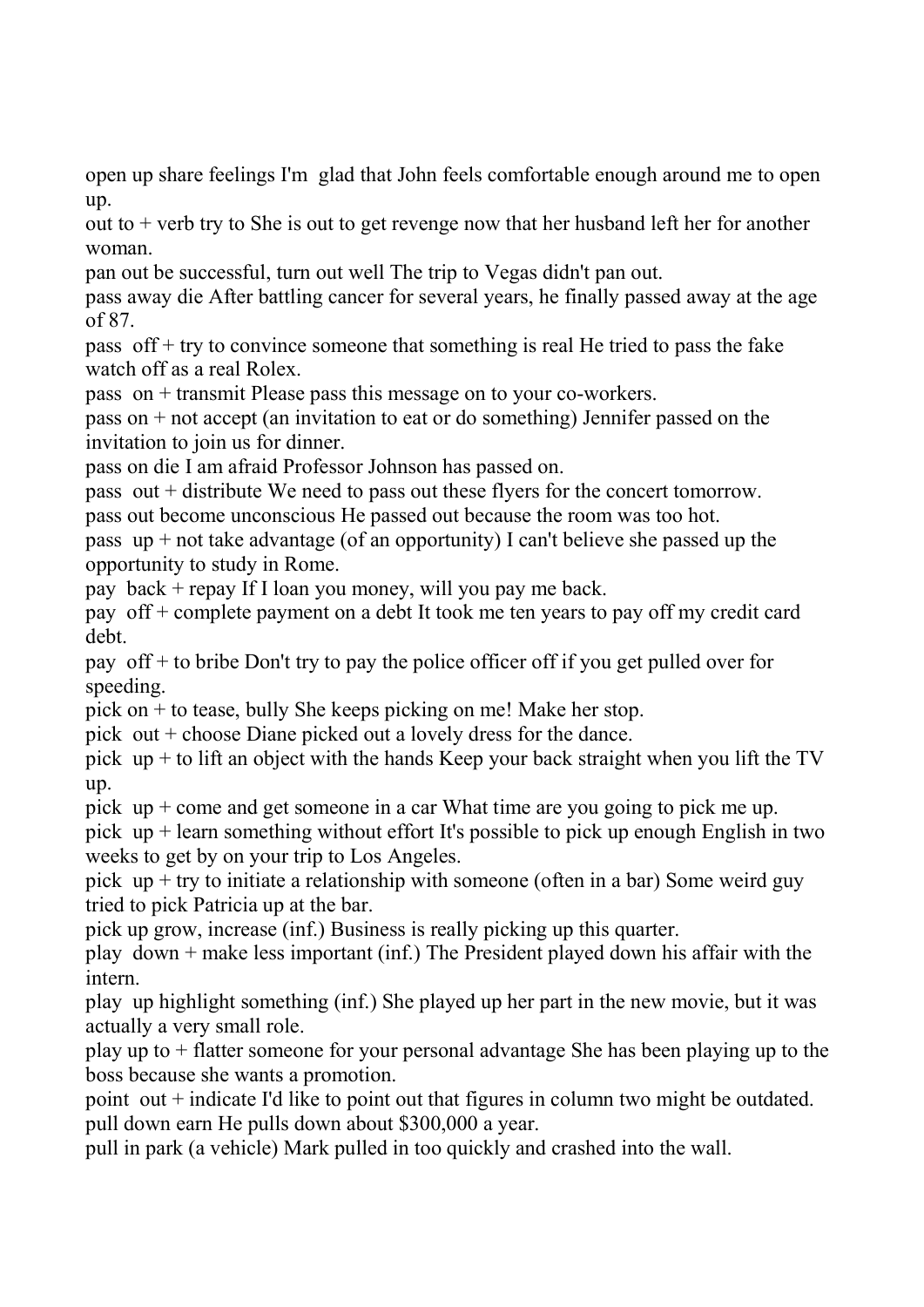pull out depart (a vehicle) Our train pulls out at 8:00, so don't be late.

pull through barely survive I didn't think she was going to make it, but she pulled through in the end.

put across + communicate (an idea or suggestion) clearly so that it is understood I thought Ms. Smith put her ideas across rather clearly in the meeting.

put away + return to the proper place of storage I told you kids to put your toys away. put down + insult, say bad things about She always puts down people who don't share her opinions.

put in  $+$  officially submit a request (in the armed forces or public services) He put in for a transfer to the division in Los Angeles.

put off + postpone Don't put off your work - do it now!

put on + wear Make sure you put on a sweater before you go outside.

put on + deceive I didn't believe a thing he said. I think he was putting me on.

put out + extinguish (a fire) Don't use water to put out a grease fire.

put out + inconvenience someone I don't want to put you out, but could you pick me up at the airport.

put out + spend (usually used with unreasonably large sums of money) I can't put out that much money each month.

put up have a guest stay in your house for a short time Can you put me up while I'm in town.

put up with + tolerate Sandy will not put up with smoking in her house.

quiet down + be quiet, or cause to be quiet The neighbors told us to quiet down last night or they would call the police.

read up on + research a topic for a reason I need to read up on the company before I go on the job interview.

ring up telephone Jack rung me up last night at 3:00 in the morning.

rule out + eliminate I wouldn't rule out the possibility of moving to another country if I get a good job offer.

run across + find or meet unexpectedly I ran across some old photos while I was cleaning my house.

run against + compete in an election Gore ran against Bush in the 2000 elections in the  $U.S.A$ 

run away leave home permanently before you are a legal adult The child ran away because her parents beat her.

run away from + escape from The child ran away from its parents.

run down trace Have you run down those phone numbers I asked for last week? run down criticize My boss runs everyone down.

run down hit with a car My dog was run down by a bus.

run down loose power, be very tired You need to wind your watch so it doesn't run down.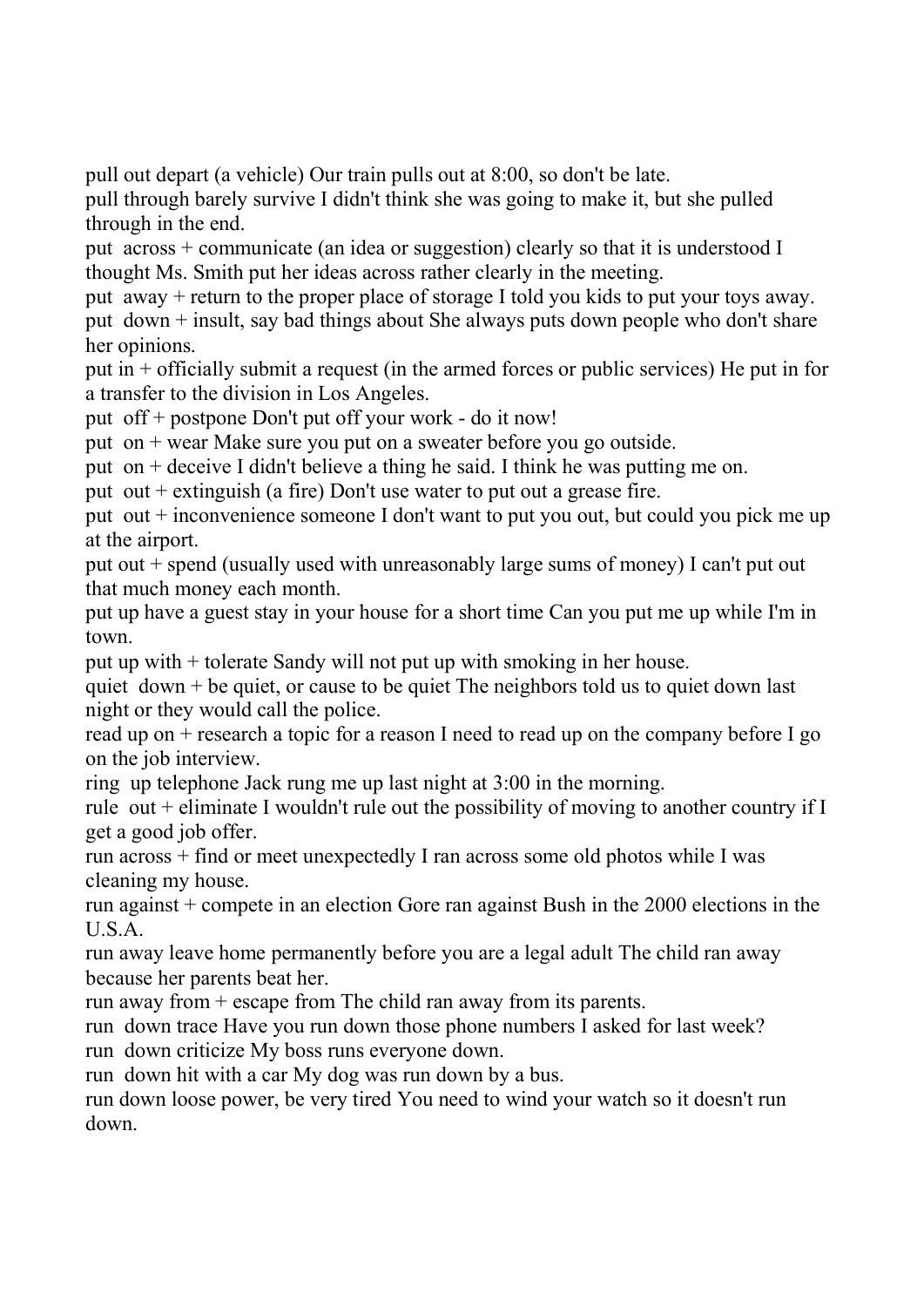run for + campaign for a government position Gore is running for president of the U.S.A.

run into + meet unexpectedly I ran into my English teacher at the movies last night. She's so nice!

run off + make leave The new government is trying to run the drug traffickers off. run off reproduce (photocopies) Would you mind running off 10 copies of this document for me?

run off leave quickly Why did you run off after the party?

run off waste water You shouldn't swim where the sewage runs off into the ocean. run out of  $+$  not have any more of something We ran out of milk this morning, so we need to go to the store.

save  $up + accumulated (money)$  I hope I will be able to save up enough money to go to school.

see about + arrange or consider something My dad said he was going to see about buying me a car.

see off say good-bye to someone at the beginning of their trip (at the airport, train station) Did you see your sister off at the train station?

see to  $+$  make sure something happens, arrange I'll see to it that Mr. Ramirez gets your message.

see through finish something despite difficulties Are you going to be able to see your studies through now that you have a baby?

sell out tell on someone My partner in crime sold me out for a reduced jail sentence. set up arrange a relationship My mom set me up with her friend's son.

set up falsely incriminate a person I don't think he killed those men. Somebody set him up.

set up  $+$  arrange (an appointment, a meeting, etc.) I set up an appointment with my doctor at 3:30 this afternoon.

settle on + make a decision after a period of time I settled on the job at the oil company. settle up pay one's debts We need to settle up before you move.

show of  $f +$  show to everybody with a lot of pride He always shows off his new things. show off boast, draw attention to oneself Young boys show off in order to impress girls. show up make someone seem inferior He's always trying to show up his co-workers in order to get ahead.

show up arrive without previous notice I hadn't seen my cousin for years, and all of a sudden, he showed up at my workplace yesterday!

shut off stop from functioning If you don't pay your electric bill, your power is going to get shut off.

shut up make quiet Would someone shut him up! He's talking so loudly that we're going to get in trouble.

slow down + make move more slowly Because Mary's level in English is lower than the rest of the students, she slows the class down.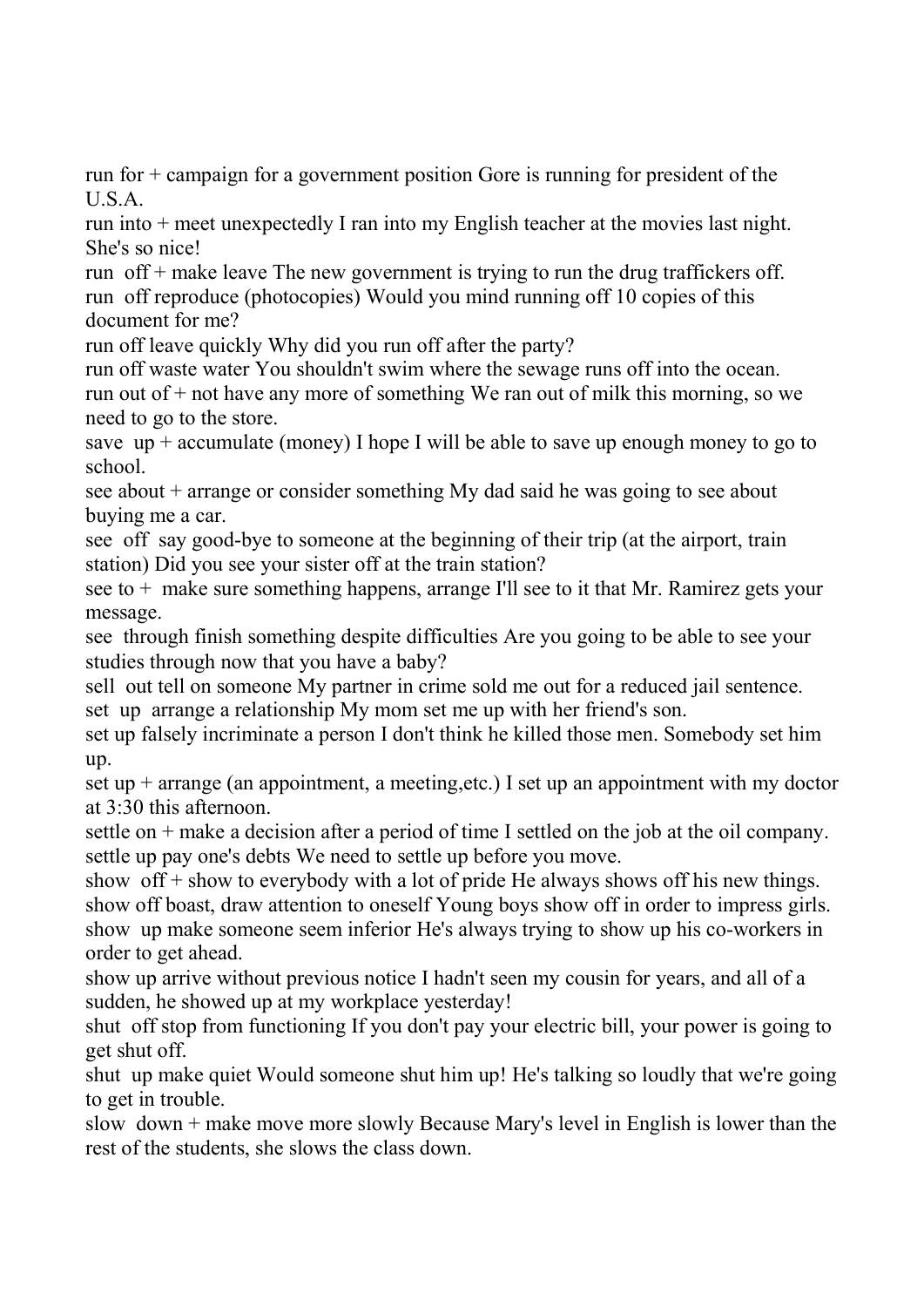slow up + make move more slowly Because Mary's level in English is lower than the rest of the students, she slows the class up.

spell out  $+$  to explain something in a detailed way so that the meaning is clearly understood He's so stupid that you have to spell everything our for him.

stand by wait I need you to stand by and answer the phone when my broker calls. stand for + represent SCUBA stands for "self contained underwater breathing apparatus."

stand for + tolerate I won't stand for people criticizing me.

stand out be very noticeable Soledad is so beautiful! She really stands out in a crowd. stand up not arrive to a date or an appointment (inf.) I arranged to meet Joe at the library at 8:00, but he stood me up. I hope he has a good excuse.

stand up for + defend (something one believes in) Every individual must stand up for what they believe in.

stand up to + defend oneself against someone or something I think you should stand up to your older brother and tell him to stop pushing you around.

stay over spend the night at a person's house It takes you so long to take the bus home, so why don't you just stay over?

stick it to  $+$  severely criticize a person (inf.) My boss really stuck it to me when I arrived late to work for the third time this week.

stick to + persevere, keep trying Even though English is a hard language to master, you must stick to it!

stick up for + defend oneself or opinions Joseph joined the army because he believes he must stick up for his country.

take after + resemble a parent or relative I take after my father. Who do you take after? take away + remove, seize or capture The soldiers took the captives away.

take back + retract something you said I demand that you take back what you said.

take back + return an item to a store The dress my grandmother bought for me didn't fit, so I took it back and exchanged it for a pair of pants.

take  $down + write down what is said Would you mind taking down my messages while$ I am on vacation?

take down + remove (from a high place) The city government made the shop take down their bright, neon sign.

take for consider, view as Do you take me for an idiot?

take in  $+$  learning Are you taking in all of these phrasal verbs?

take in  $+$  deceive a person He was taken in by the con artist.

take in + make smaller when sewing I lost weight, so I need to take some of my skirts to the tailor to have them taken in.

take off when a plane or rocket leaves the ground My stomach felt funny when the plane took off.

take off + remove In many cultures, it is appropriate to take off your shoes when entering a house.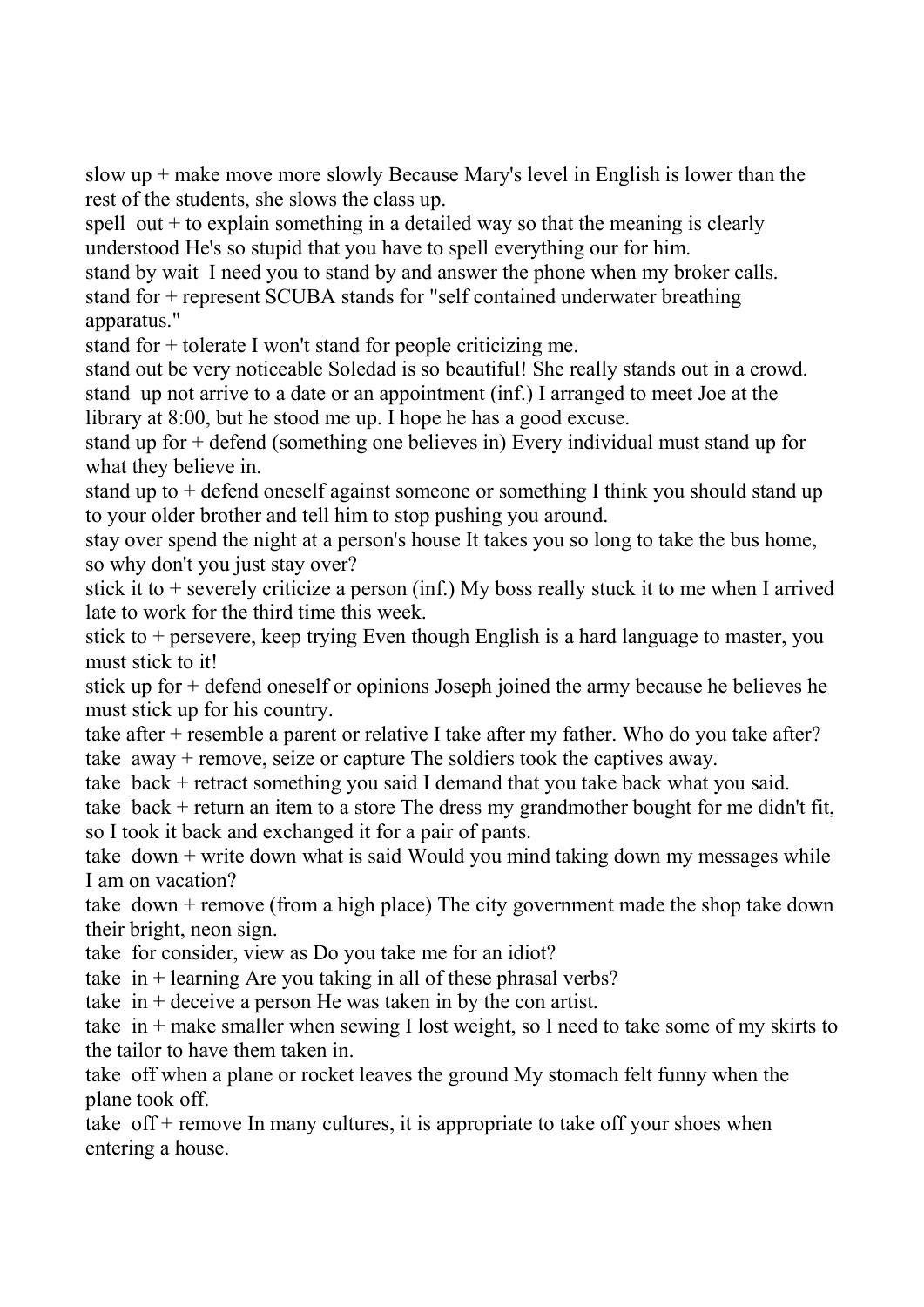take off + leave work or school for a period of time I was sick last week, so I took a few days off of work.

take off leave We took off after dinner.

take on + accept (responsibilities, work) She has taken on too much responsibility in this project.

take over + take control of Who is going to take over the family business when Aretha's father dies?

take over take control of If the President is assassinated, the Vice-president will take over.

take out  $+$  accompany a person on a date (for dinner, the movies) I can't meet you tonight because I am taking Fernanda out to dinner.

take up + begin a new hobby Have you taken up any new hobbies since you moved here?

take up  $+$  discuss (at a later date) We should take this issue up in the meeting tomorrow.

take up + shorten a garment when sewing This dress is too long, I am going to take it up.

take up  $+$  occupy space This couch takes up too much space in the living room. talk back respond in an impolite way to an adult Don't talk back!

talk back to + respond in an impolite way to an adult Children should not talk back to their parents.

talk over + discuss I hope my parents talk their relationship problems over before they get divorced.

tear down + destroy The county decided to tear down the dilapidated school and build a new one.

tear up + tear or rip into small pieces I always tear up my personal papers before I throw them out.

tell off + criticize a person severely, reprimand (inf.) Carolina told me off when she found out I was gossiping about her date with Martin.

tell on + report a crime to the police or bad behavior to a parent Every time I did something wrong when I was a child, my sister would tell on me.

think over + consider Think over the offer before you sign the contract.

think through + consider carefully You need to think this through carefully before you make a decision.

think  $up + \text{create}$  or invent a false story I need to think up an excuse for not going to her party.

throw away + discard Don't throw away those bottles; we can recycle them.

throw out + discard I asked him not to throw out the Sunday newspaper because I wanted to save an article.

throw out  $+$  remove by force from (a room, school, a house, etc.) Mary threw out her roommate because she stopped paying rent.

throw up vomit If you drink too much alcohol, you might throw up.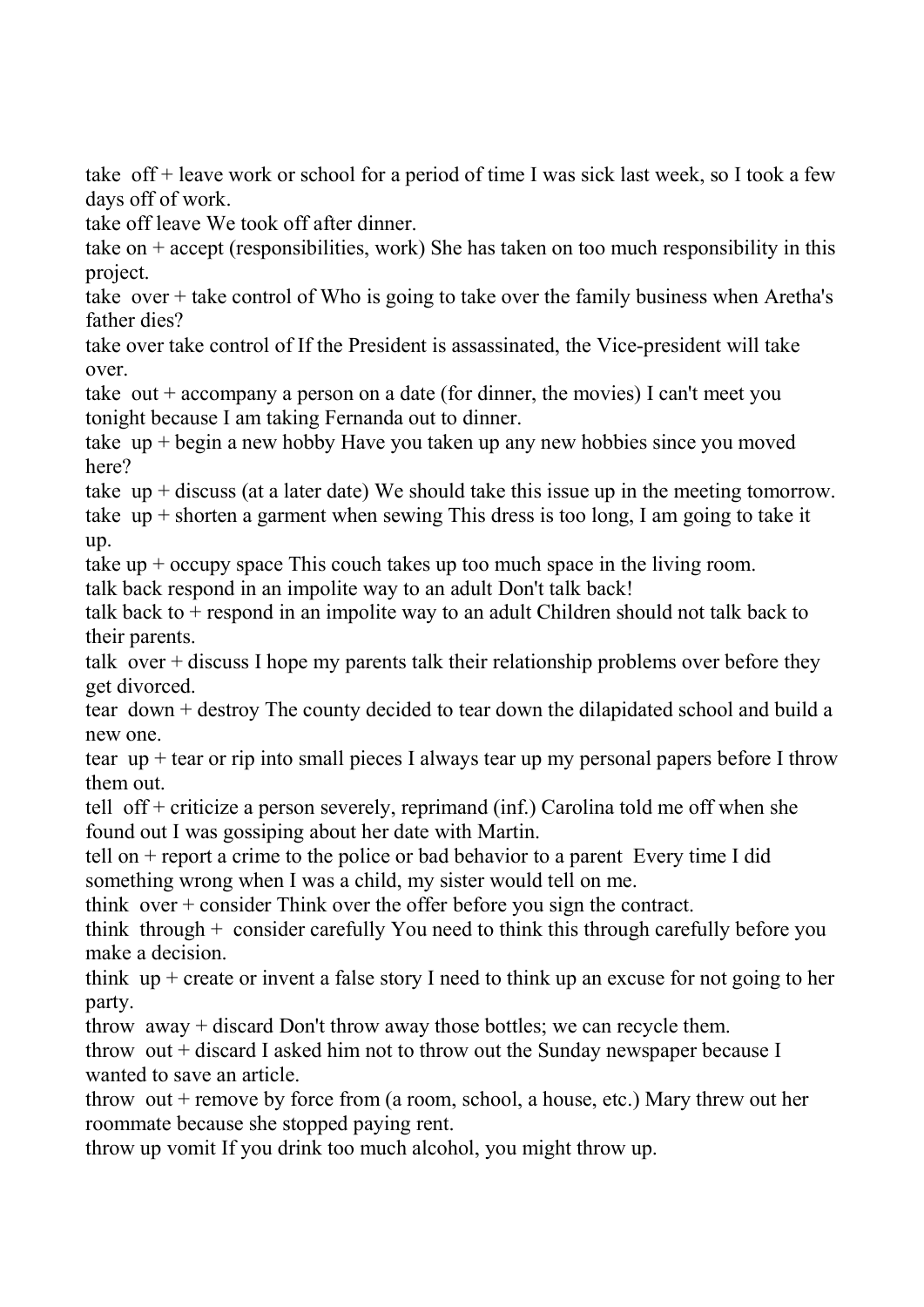tie up + tie securely When we dock, make sure you tie the boat up.

tire out cause someone to be very tired Speaking English all day tires me out.

touch on + talk about for a short time The presidential candidates touched on the subject of health care during the debates.

touch up make the final improvements We didn't paint the whole kitchen, we just touched up the cabinets.

try on  $+$  put on to make sure a piece of clothing fits Try on the pants before you buy them.

try out test Try out this massage chair - it feels great!

turn away refuse to deal with or give service They turned us away at the border because we didn't have visas.

turn around change or reverse direction Turn the car around and go back home.

turn down + refuse an offer; reject an application She turned down the new job in New York, because she didn't want to move.

turn down + lower the volume or intensity of a TV, radio, or other machine I'm studying! Please turn down the TV.

turn in submit You need to turn your essays in next week.

turn in go to bed (inf.) It's getting late. I think it is about time to turn in.

turn into + become something different, transform When she kissed the frog, it turned into a handsome prince.

turn off + stop the function of (a stove, a water faucet, a car, etc.) Don't forget to turn off the iron before you leave the house.

turn on + attack unexpectedly The pit bull suddenly turned on the small child. turn on cause to be excited sexually Scientists have discovered that the smell of cinnamon turns many people on.

turn on + start the function of a TV, a radio, a machine Turn on the TV. The baseball game starts in a few minutes.

turn out produce The weavers can turn out two or three rugs a month.

turn out switch off a light Turn out the light before you go to bed.

turn out audience members to a function Over 100,000 people turned out for the concert. turn out end up being She turned out to be the murderer after all.

turn over give to authorities (said of evidence or stolen / lost property) They turned the wallet over to the police.

turn  $up +$  increase the volume or intensity of a TV, radio, or other machine Turn up the TV. I can't hear what they're saying.

turn up find unexpectedly My keys turned up in the bedroom.

use up use all of something I used up all of the soap, so we need to buy some more. veer away from + stay away from, avoid I veer away from the same old summer blockbuster films.

wait on  $+$  serve, service (a table) Each waitress waits on three different tables in the restaurant.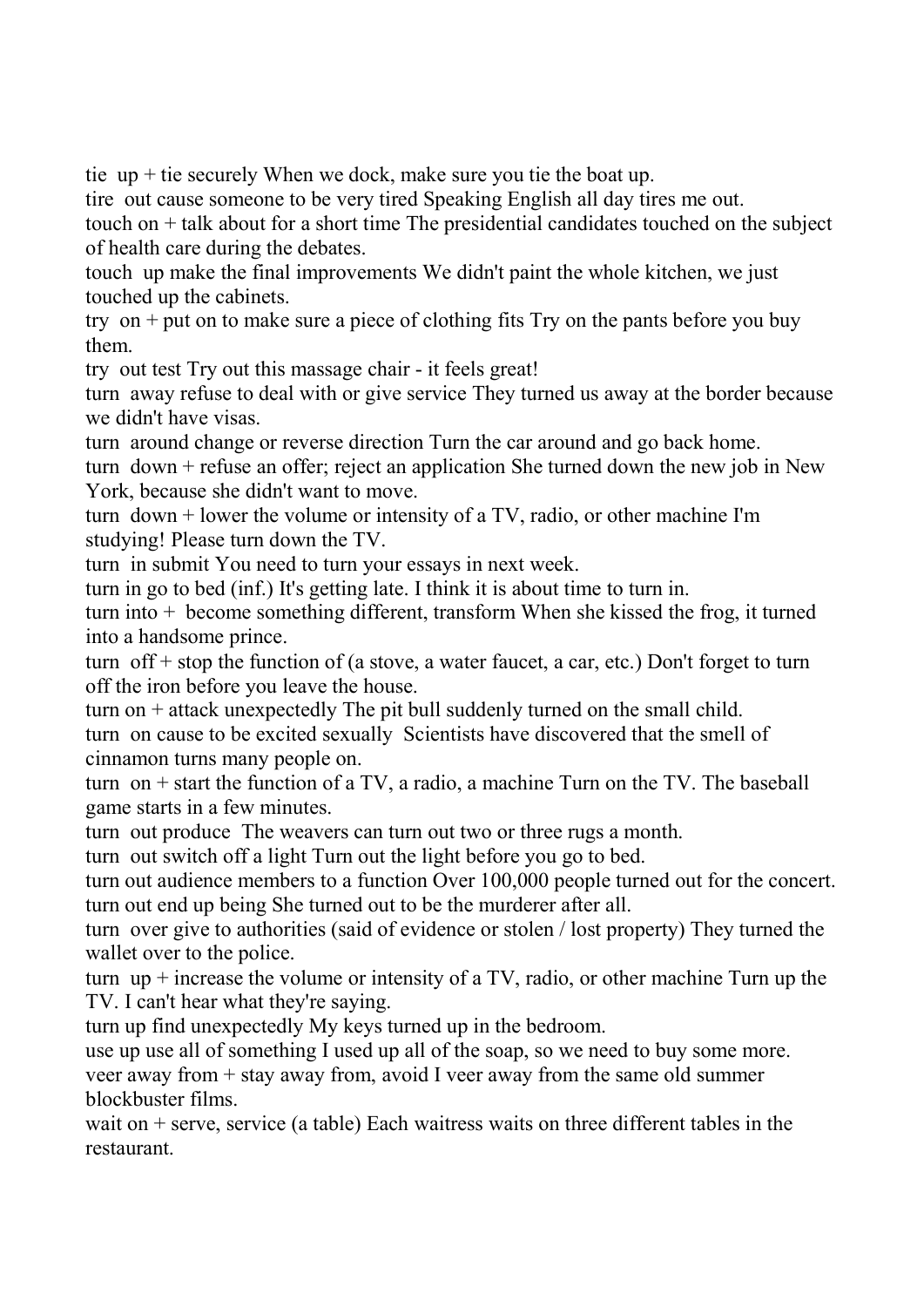wait up not sleep because you are waiting for something or someone Don't wait up. wait up for  $+$  not sleep because you are waiting for someone or something Let's wait up for Mary to see how her date went.

wake up + awaken someone The car alarm woke me up at  $6:00$  in the morning.

wake up awaken Wake up. It's time to get ready for work.

wash up clean oneself Make sure you wash up before dinner.

wash  $up + clean$  If we work together, we can wash the kitchen up in a few minutes. watch out be careful Watch out - there's a rattlesnake!

watch out for  $+$  be careful of Watch out for snakes while you are hiking in the desert. wear off disappear after a period of time The affects of the medicine will wear off after a few hours.

wear out use until something is not useable anymore If you wear the same shoes everyday, you'll wear them out.

wear out cause to be very tired Her three kids wore me out.

wind up  $+$  finish (inf.) If he doesn't get his act together, he is going to wind up in jail. wind up  $+$  tighten the spring of a watch or similar machine He wound up the toy dog and set it on the floor.

wind up  $+$  cause an animal or a child to behave wildly The kids always get wound up when Uncle Henry comes over.

wipe out + massacre or destroy The tidal wave wiped out the small fishing village. wipe out cause to be very tired After surfing all day, I was completely wiped out.

work out + solve I hope you two can work out your problems.

work out exercise I work out three times a week at the fitness center.

work out be successful I am glad your new catering business is working out.

write down + record Write down the directions so you don't forget them.

write out + write down every word or letter He wrote out the lyrics so I could understand what the singer was saying.

write up + prepare a report He wrote up a business proposal in order to get a loan. yak on to continue talking in an annoying way ("on" can be repeated for emphasis) He just yakked on and on and on.

yak on about + to continue talking in an annoying way about something ("on" can be repeated for emphasis) She just yakked on and on about her husband's new job.

yammer on to talk in an annoying way or complain ("on" can be repeated for emphasis) They yammered on and on and on.

yammer on about + to talk in an annoying way about something or complain about ("on" can be repeated for emphasis) He just yammered on and on about how horrible the waiter was.

zero in on + discover, pinpoint I think I have zeroed in on what has been causing the problem.

zip around + move quickly from place to place I zipped around town after work yesterday.